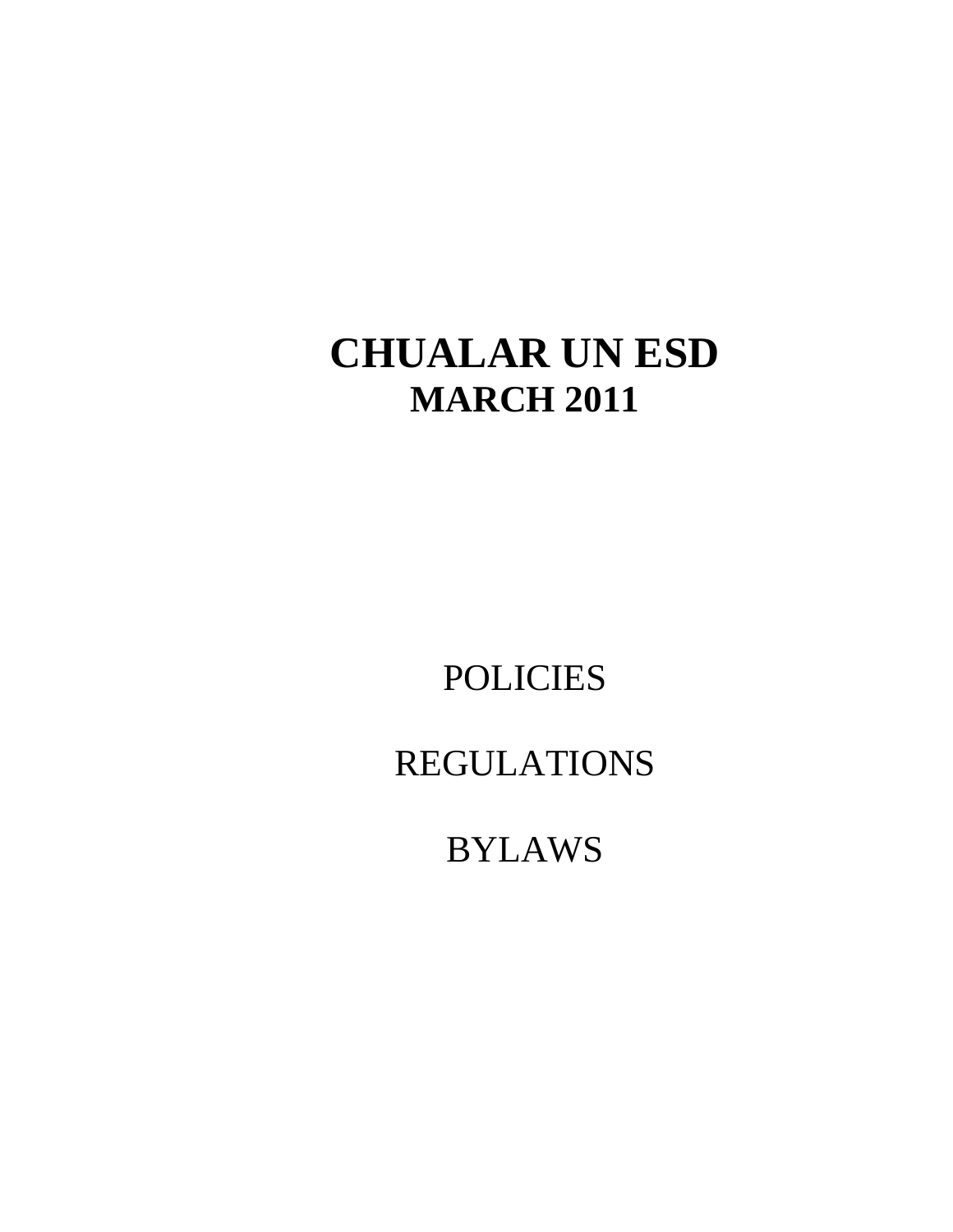# ARTICLE 0 PHILOSOPHY-GOALS-OBJECTIVES (Series 0000) & COMPREHENSIVE PLANS

NOTE: The CSBA comprehensive index/table of contents provides a standard index system designed to accommodate future policies/regulations and a table of contents for this manual. This manual contains only those Board policies (BP), administrative regulations (AR) and exhibits (E) specified in the right-hand column.

|    |                 |    | <b>CODE</b> |           |       |  |
|----|-----------------|----|-------------|-----------|-------|--|
| 0. |                 |    |             | BP AR     |       |  |
| 1. |                 |    |             | <b>BP</b> |       |  |
| 2. |                 |    |             | <b>BP</b> |       |  |
| 3. |                 |    |             |           |       |  |
| 4. |                 |    |             | <b>BP</b> |       |  |
|    | A.              |    |             | <b>BP</b> |       |  |
|    | <b>B.</b>       |    |             |           | BP AR |  |
|    |                 | 1. |             | BP AR     |       |  |
|    |                 | 2. |             |           |       |  |
|    |                 | 3. |             |           |       |  |
|    |                 | 4. |             | BP AR     |       |  |
|    |                 | 5. |             |           |       |  |
|    | $\mathcal{C}$ . |    |             |           | BP AR |  |
|    | D.              |    |             |           | BP AR |  |
|    | Ε.              |    |             | BP AR     |       |  |
| 5. |                 |    |             | <b>BP</b> |       |  |
|    | A.              |    |             | <b>BP</b> |       |  |
|    | <b>B.</b>       |    |             |           |       |  |
|    | $\mathcal{C}$   |    |             |           |       |  |
|    | D.              |    |             |           |       |  |
|    | E.              |    |             |           |       |  |
|    | $F_{\cdot}$     |    |             |           |       |  |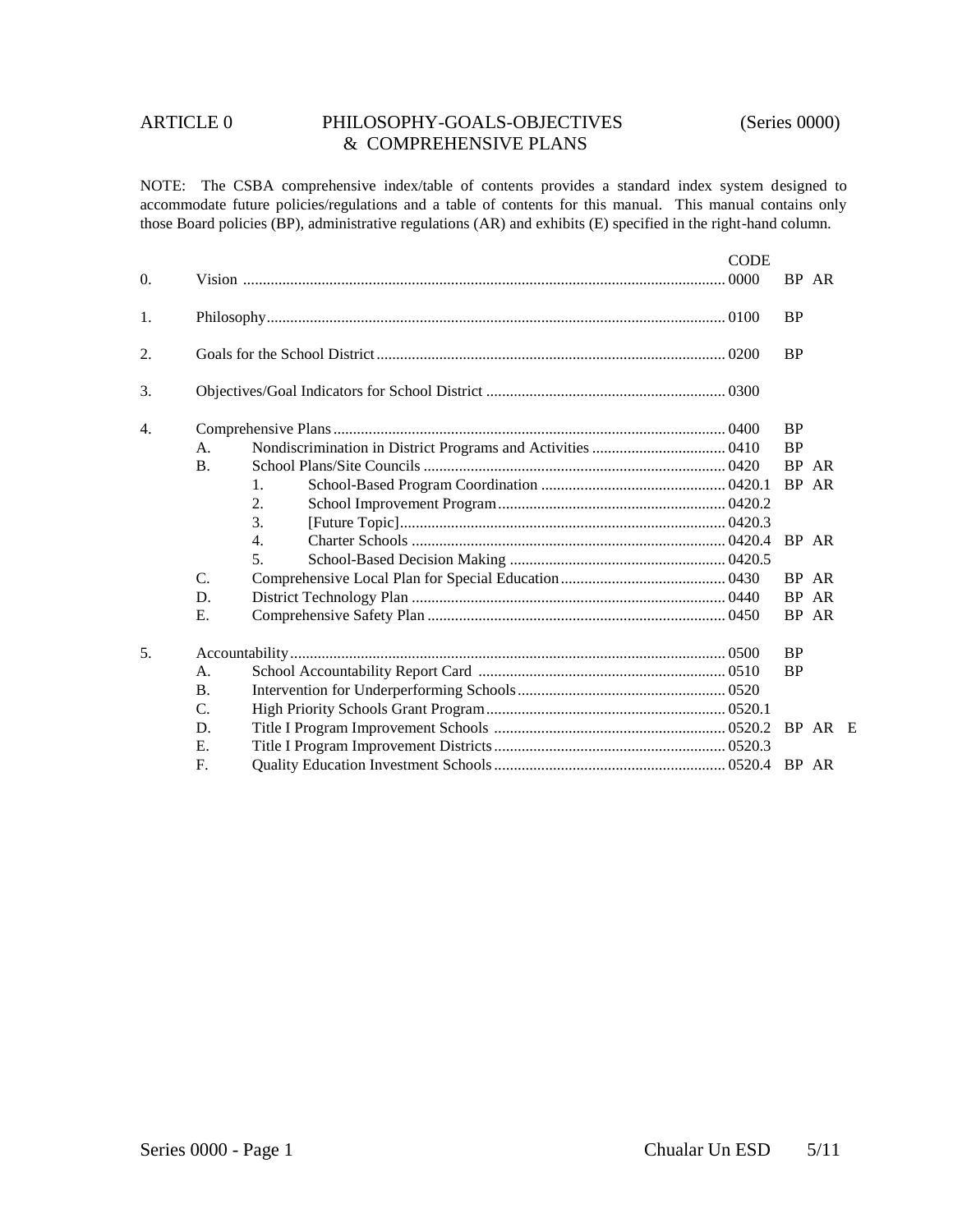|    |           |                                                                        | <b>CODE</b> |           |         |  |
|----|-----------|------------------------------------------------------------------------|-------------|-----------|---------|--|
| 0. |           |                                                                        |             | <b>BP</b> |         |  |
|    | A.        |                                                                        |             |           |         |  |
|    | <b>B.</b> |                                                                        |             | <b>BP</b> |         |  |
| 1. |           |                                                                        |             | <b>BP</b> |         |  |
|    | A.        |                                                                        |             |           |         |  |
|    |           | 1.                                                                     |             |           |         |  |
|    |           | 2.                                                                     |             | <b>BP</b> |         |  |
|    |           | 3.                                                                     |             |           | BP AR   |  |
|    | <b>B.</b> |                                                                        |             | <b>BP</b> |         |  |
|    | C.        |                                                                        |             | <b>BP</b> |         |  |
| 2. |           |                                                                        |             |           |         |  |
|    | A.        |                                                                        |             |           |         |  |
|    | <b>B.</b> |                                                                        |             |           | BP AR   |  |
|    | C.        |                                                                        |             |           | BP AR   |  |
|    | D.        |                                                                        |             |           | BP AR   |  |
|    | Ε.        |                                                                        |             | <b>BP</b> | AR      |  |
|    | F.        |                                                                        |             | <b>BP</b> |         |  |
| 3. |           | Public Activities Involving Staff, Students or School Facilities  1300 |             |           |         |  |
|    | A.        |                                                                        |             |           |         |  |
|    |           | 1.                                                                     |             |           |         |  |
|    |           | Complaints Concerning District Employees  1312.1<br>a.                 |             |           | BP AR   |  |
|    |           | Complaints Concerning Instructional Materials 1312.2<br>$b$ .          |             |           | BP AR E |  |
|    |           | c.                                                                     |             |           | BP AR   |  |
|    |           | Williams Uniform Complaint Procedures 1312.4<br>d.                     |             |           | AR E    |  |
|    | <b>B.</b> |                                                                        |             |           |         |  |
|    |           | 1.                                                                     |             |           | BP AR   |  |
|    |           | 2.                                                                     |             | <b>BP</b> |         |  |
|    | C.        |                                                                        |             |           | BP AR E |  |
|    |           | 1.                                                                     |             | <b>BP</b> |         |  |
|    | D.        |                                                                        |             |           | BP AR   |  |
| 4. |           | Relations Between Other Governmental Agencies and the Schools 1400     |             | <b>BP</b> |         |  |
|    | A.        |                                                                        |             |           |         |  |
|    | <b>B.</b> |                                                                        |             |           |         |  |
|    |           | 1.                                                                     |             | <b>BP</b> |         |  |
|    | C.        |                                                                        |             |           |         |  |
| 5. |           | Relations Between Area, County, State, Regional and National           |             |           |         |  |
|    |           |                                                                        |             |           |         |  |
| 6. |           | Relations Between Other Education Organizations and the Schools  1600  |             |           |         |  |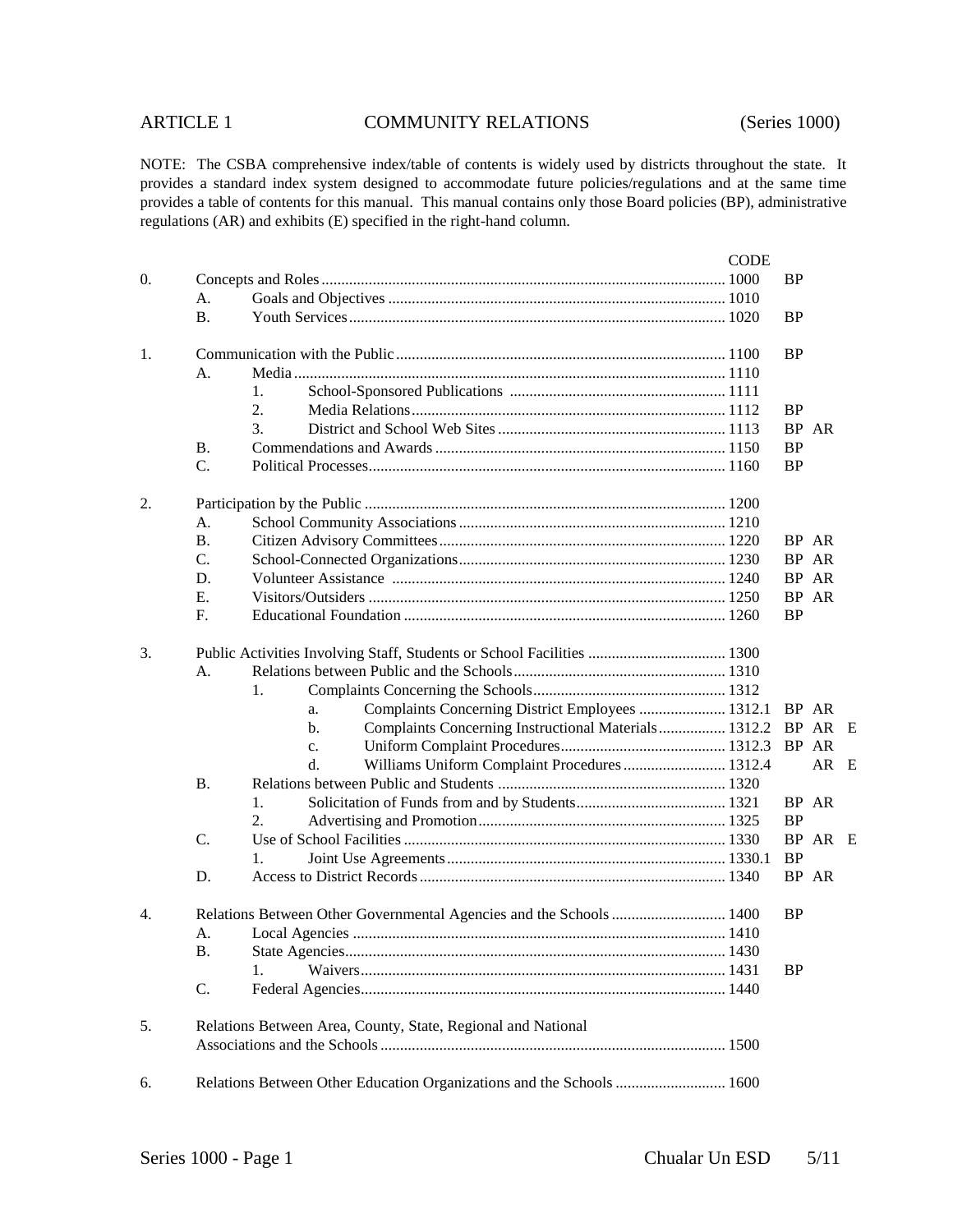# ARTICLE 1 COMMUNITY RELATIONS (Series 1000) -continued-

|    |    | CODE |  |
|----|----|------|--|
|    | A. |      |  |
|    | B. |      |  |
|    |    |      |  |
| 7. |    |      |  |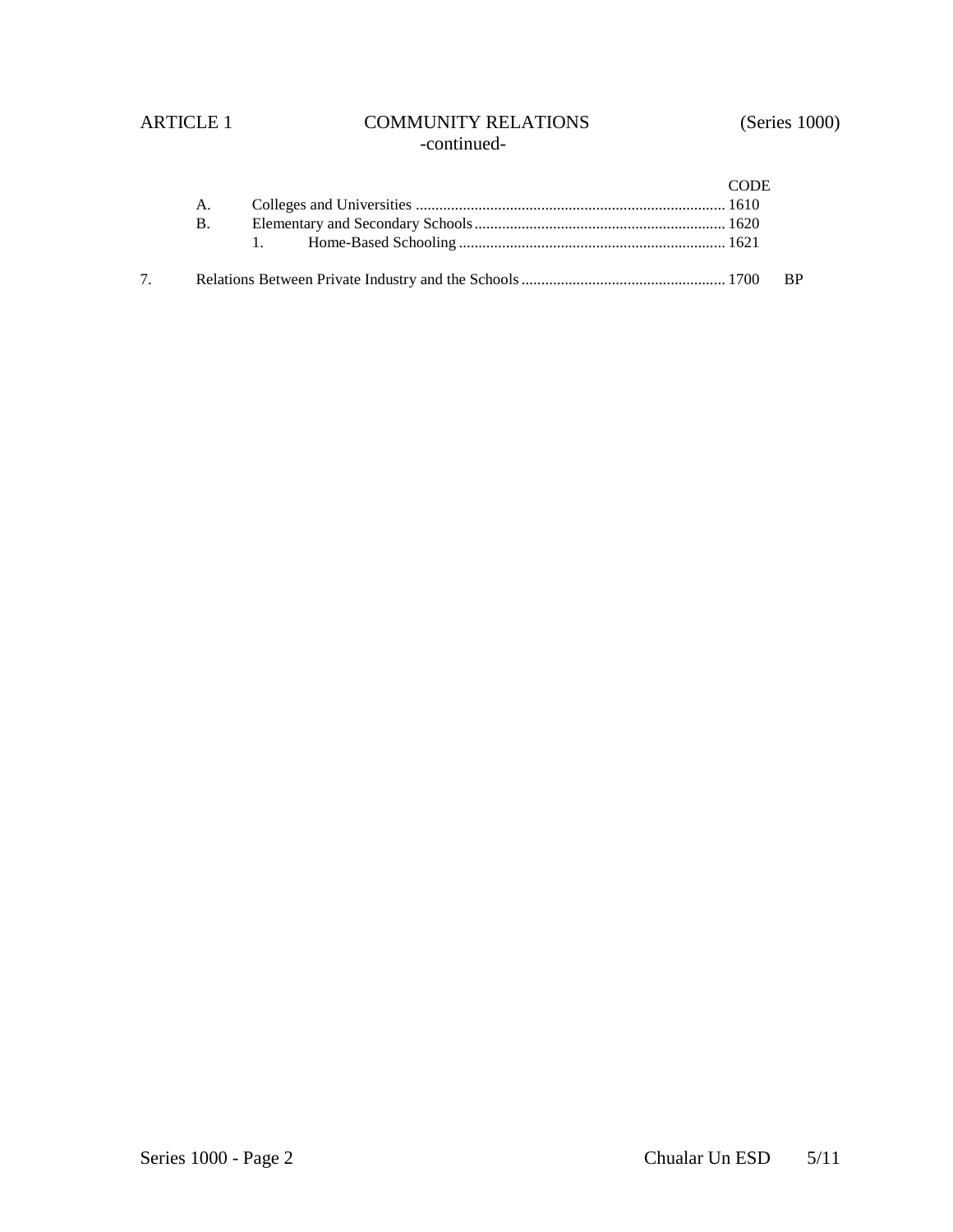# ARTICLE 2 ADMINISTRATION (Series 2000)

| $\Omega$ . | A.        |    | CODE<br>2000 | BP.       |
|------------|-----------|----|--------------|-----------|
| 1.         |           |    |              |           |
|            | A.        |    |              | <b>BP</b> |
|            |           | 1. |              | <b>BP</b> |
|            | <b>B.</b> |    |              | <b>BP</b> |
|            |           |    |              | <b>BP</b> |
|            | C.        |    |              |           |
|            | D.        |    |              | BP.       |
| 2.         |           |    |              |           |
|            | A.        |    |              | BP.       |
|            | <b>B.</b> |    |              |           |
|            | C.        |    |              | BP.       |
|            | D.        |    |              |           |
|            | Е.        |    |              |           |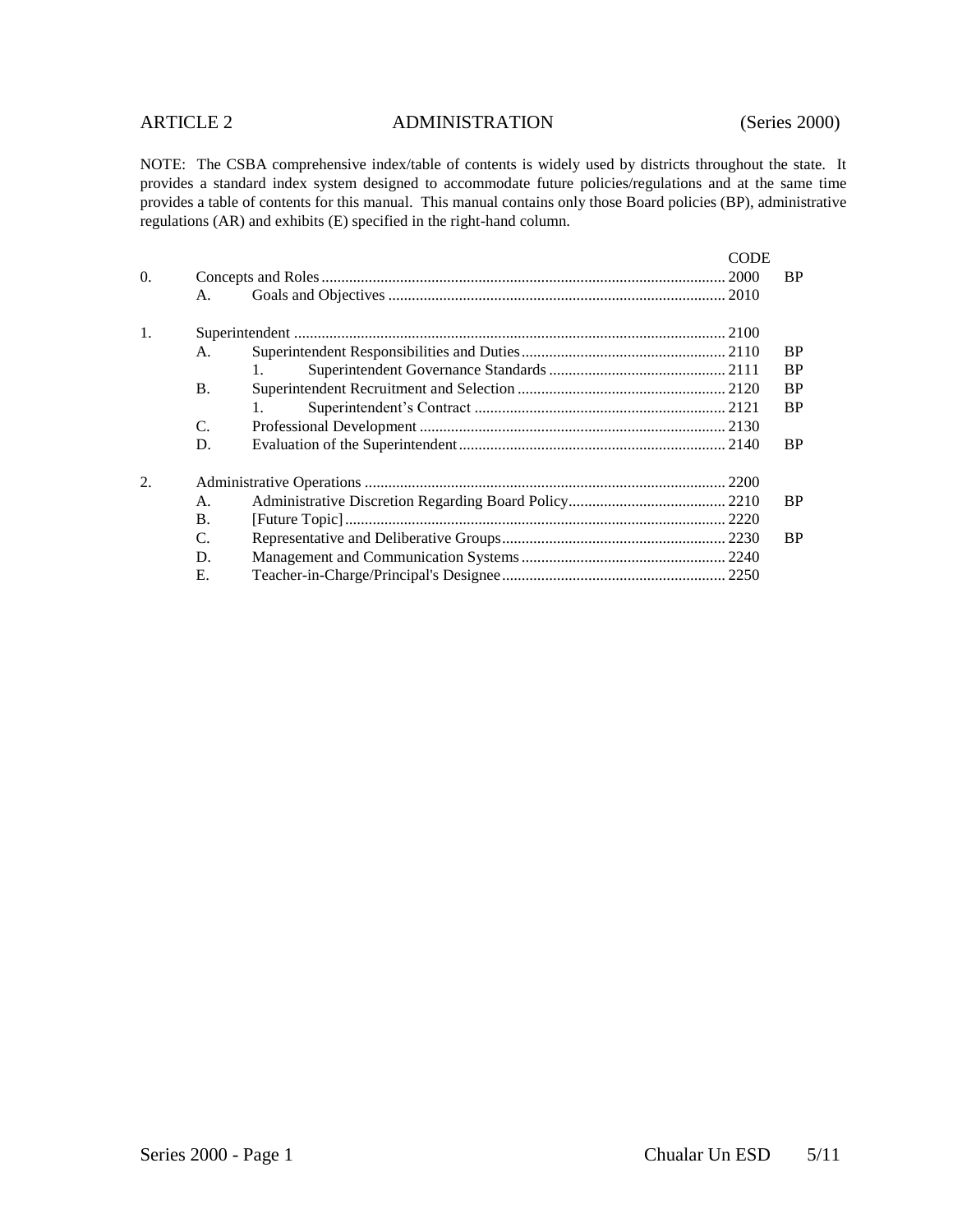# ARTICLE 3 BUSINESS & NONINSTRUCTIONAL OPERATIONS (Series 3000)

|    |           | <b>CODE</b>                                           |           |                |  |  |  |
|----|-----------|-------------------------------------------------------|-----------|----------------|--|--|--|
| 0. |           |                                                       | <b>BP</b> |                |  |  |  |
|    | A.        |                                                       |           |                |  |  |  |
|    | <b>B.</b> |                                                       |           |                |  |  |  |
|    |           |                                                       |           |                |  |  |  |
| 1. |           |                                                       |           | BP AR          |  |  |  |
|    | A.        |                                                       | <b>BP</b> |                |  |  |  |
|    | <b>B.</b> |                                                       | <b>BP</b> |                |  |  |  |
|    |           |                                                       |           |                |  |  |  |
| 2. |           |                                                       |           |                |  |  |  |
|    | A.        |                                                       |           |                |  |  |  |
|    | <b>B.</b> |                                                       |           |                |  |  |  |
|    |           | 1.                                                    | <b>BP</b> |                |  |  |  |
|    |           | 2.                                                    |           |                |  |  |  |
|    | C.        |                                                       |           |                |  |  |  |
|    | D.        |                                                       |           |                |  |  |  |
|    | Е.        |                                                       |           |                |  |  |  |
|    | F.        |                                                       |           | BP AR          |  |  |  |
|    |           | 1.                                                    |           |                |  |  |  |
|    | G.        |                                                       |           |                |  |  |  |
|    | Η.        |                                                       |           | BP AR<br>BP AR |  |  |  |
|    | I.        |                                                       | <b>BP</b> |                |  |  |  |
|    |           |                                                       |           |                |  |  |  |
| 3. |           |                                                       |           |                |  |  |  |
|    | A.        |                                                       |           |                |  |  |  |
|    |           | 1.                                                    |           | BP AR          |  |  |  |
|    |           | 2.                                                    | <b>BP</b> |                |  |  |  |
|    |           | a.                                                    |           |                |  |  |  |
|    |           | Educational Travel Program Contracts  3312.2<br>b.    |           | BP AR          |  |  |  |
|    |           | 3.                                                    |           |                |  |  |  |
|    |           | 4.                                                    |           | BP AR          |  |  |  |
|    |           | a.                                                    |           |                |  |  |  |
|    |           | b.                                                    | <b>BP</b> |                |  |  |  |
|    |           | 5.                                                    |           |                |  |  |  |
|    |           | a.                                                    |           |                |  |  |  |
|    | <b>B.</b> |                                                       |           | BP AR          |  |  |  |
|    | C.        |                                                       |           |                |  |  |  |
|    |           | Purchase, Lease, Rental of Neighboring District-Owned |           |                |  |  |  |
|    |           |                                                       |           |                |  |  |  |
|    | D.        |                                                       | <b>BP</b> |                |  |  |  |
|    |           |                                                       |           |                |  |  |  |
| 4. |           |                                                       |           | BP AR          |  |  |  |
|    | A.        |                                                       |           |                |  |  |  |
|    | <b>B.</b> |                                                       |           |                |  |  |  |
|    |           |                                                       |           |                |  |  |  |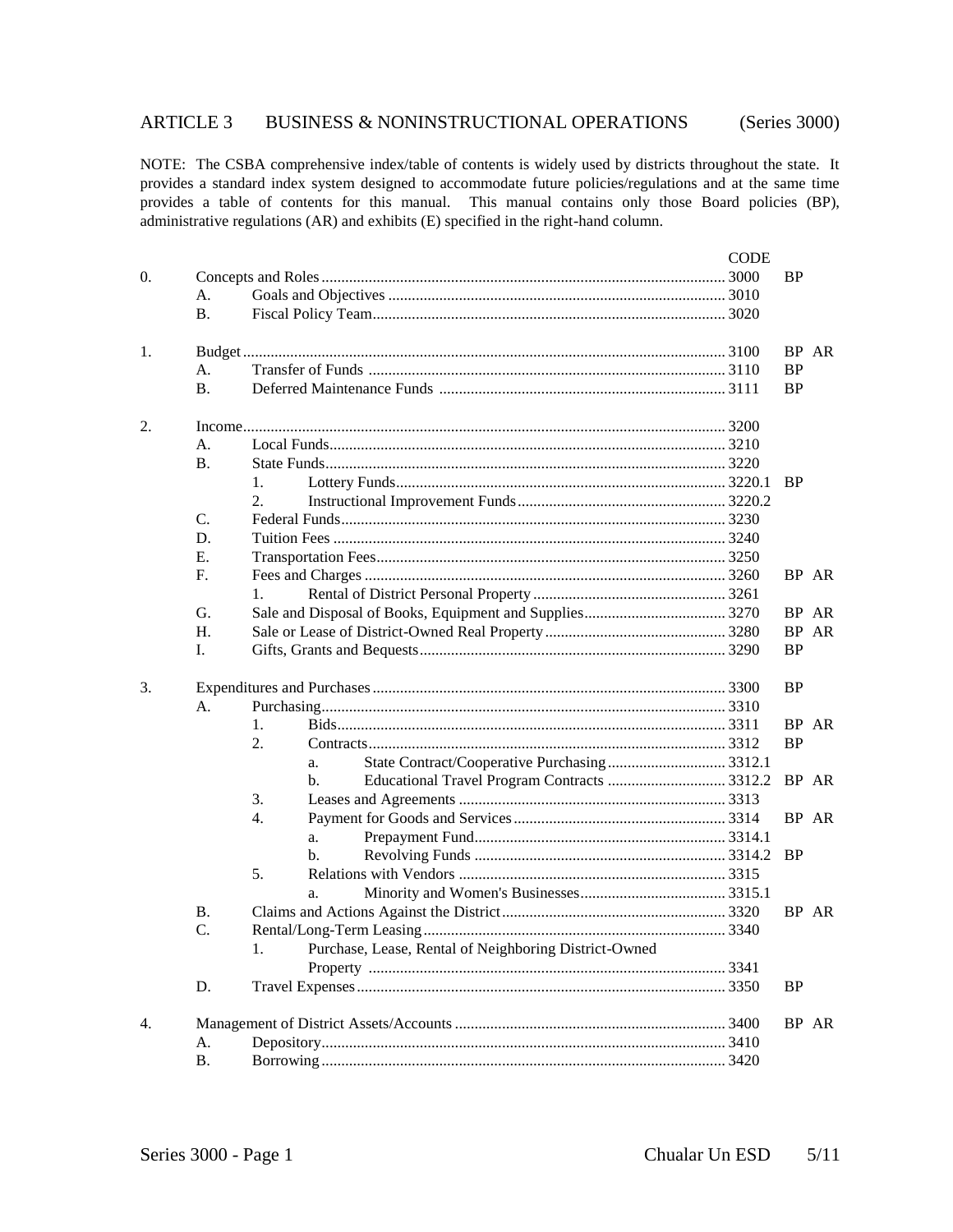# ARTICLE 3 BUSINESS & NONINSTRUCTIONAL OPERATIONS (Series 3000) -continued-

|    |           |                  |                |                                                      | <b>CODE</b> |           |       |  |
|----|-----------|------------------|----------------|------------------------------------------------------|-------------|-----------|-------|--|
|    | C.        |                  |                |                                                      |             |           | BP AR |  |
|    | D.        |                  |                |                                                      |             |           | AR    |  |
|    | Ε.        |                  |                |                                                      |             |           |       |  |
|    |           | 1.               |                |                                                      |             |           | AR    |  |
|    |           | 2.               |                |                                                      |             | <b>BP</b> |       |  |
|    | F.        |                  |                |                                                      |             |           | BP AR |  |
| 5. |           |                  |                |                                                      |             |           |       |  |
|    | A.        |                  |                |                                                      |             |           |       |  |
|    |           | 1.               |                |                                                      |             | <b>BP</b> |       |  |
|    |           | 2.               |                |                                                      |             |           | BP AR |  |
|    |           |                  | a.             |                                                      |             |           | BP AR |  |
|    |           | 3.               |                |                                                      |             |           | AR E  |  |
|    |           | 4.               |                |                                                      |             |           |       |  |
|    |           |                  | a.             |                                                      |             |           | BP AR |  |
|    |           |                  | b.             |                                                      |             |           |       |  |
|    |           |                  | c.             |                                                      |             |           | BP AR |  |
|    |           | 5.               |                |                                                      |             |           | BP AR |  |
|    |           |                  | a.             |                                                      |             |           | AR    |  |
|    |           |                  | b.             |                                                      |             |           | AR    |  |
|    |           | 6.               |                |                                                      |             |           | BP AR |  |
|    |           |                  | a.             |                                                      |             |           |       |  |
|    |           |                  | b.             |                                                      |             |           | BP AR |  |
|    |           |                  | c.             |                                                      |             |           |       |  |
|    |           |                  | d.             |                                                      |             |           |       |  |
|    |           |                  | e.             |                                                      |             | BP        |       |  |
|    |           |                  | f.             | Criminal Background Checks for Contractors  3515.6   |             |           | AR    |  |
|    |           | 7.               |                |                                                      |             |           | BP AR |  |
|    |           |                  | a.             |                                                      |             |           | AR    |  |
|    |           |                  | b.             |                                                      |             |           | AR    |  |
|    |           |                  | c.             |                                                      |             |           | AR    |  |
|    |           |                  | d.             |                                                      |             |           |       |  |
|    |           |                  | e.             |                                                      |             | <b>BP</b> |       |  |
|    |           | 8.               |                |                                                      |             | <b>BP</b> |       |  |
|    | <b>B.</b> |                  |                |                                                      |             |           |       |  |
|    |           | 1.               |                |                                                      |             |           |       |  |
|    |           | $\mathfrak{D}$ . |                |                                                      |             |           |       |  |
|    | C.        |                  |                |                                                      |             |           | BP AR |  |
|    | D.        |                  |                |                                                      |             |           | BP AR |  |
|    |           | 1.               |                |                                                      |             |           | AR    |  |
|    |           |                  | a.             |                                                      |             |           | AR    |  |
|    |           |                  | b.             | Transportation for Students with Disabilities 3541.2 |             |           | BP AR |  |
|    |           |                  | $\mathbf{c}$ . |                                                      |             |           |       |  |
|    |           | 2.               |                |                                                      |             |           | AR    |  |
|    |           | 3.               |                |                                                      |             |           | AR    |  |
|    |           | 4.               |                |                                                      |             |           |       |  |
|    |           |                  | a.             |                                                      |             |           |       |  |
|    |           |                  | $b$            |                                                      |             |           |       |  |
|    | Е.        |                  |                |                                                      |             |           | BP AR |  |
|    |           |                  |                |                                                      |             |           |       |  |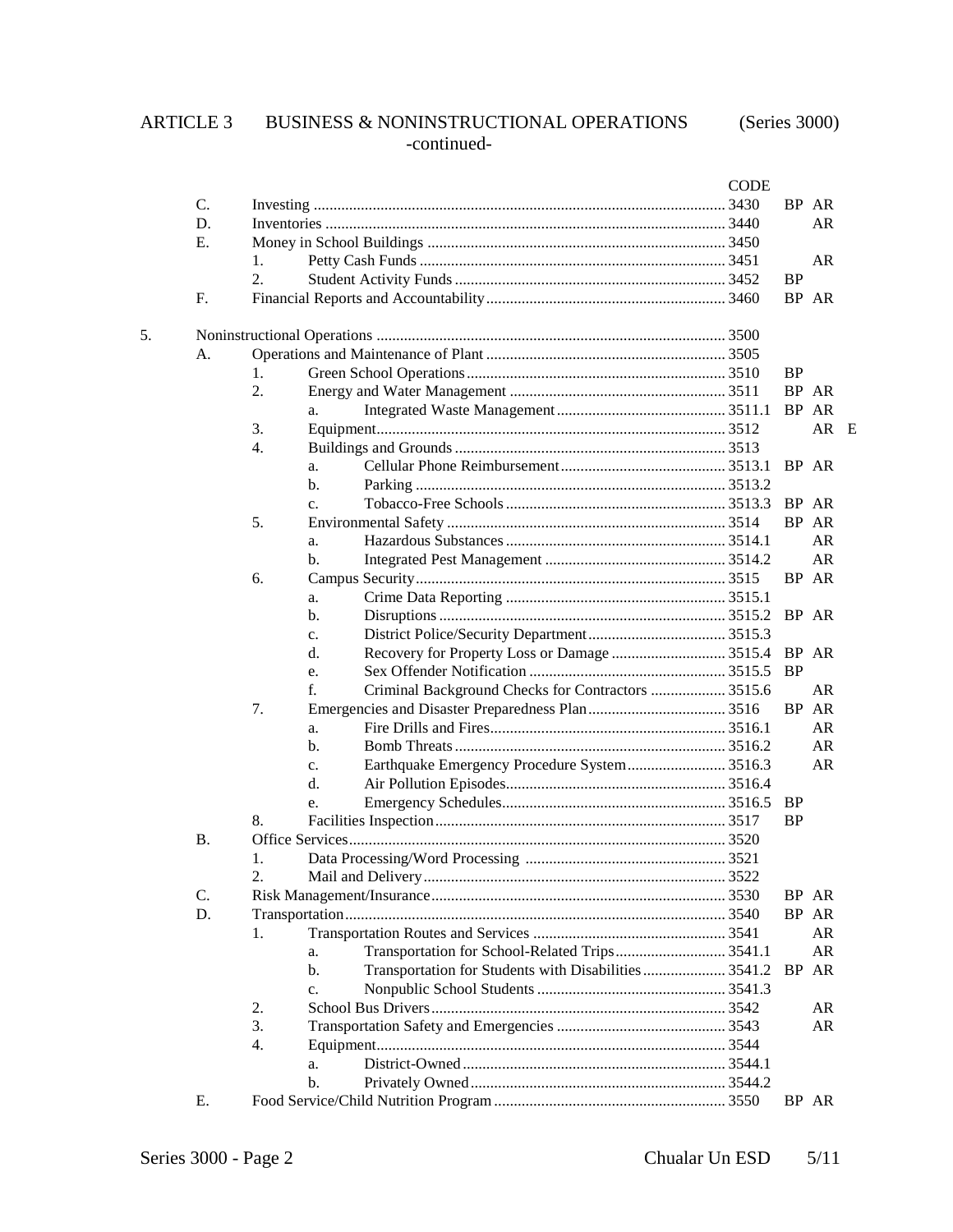# ARTICLE 3 BUSINESS & NONINSTRUCTIONAL OPERATIONS (Series 3000) -continued-

|    |    |    | CODE      |           |       |
|----|----|----|-----------|-----------|-------|
|    |    | 1. |           |           | BP AR |
|    |    | 2. |           |           | BP AR |
|    |    | 3. |           |           | BP AR |
|    |    | 4. |           |           | BP AR |
|    |    | 5. | <b>BP</b> |           |       |
|    | F. |    |           |           |       |
|    | G. |    |           |           |       |
|    | Н. |    |           |           | BP AR |
| б. |    |    |           | <b>BP</b> |       |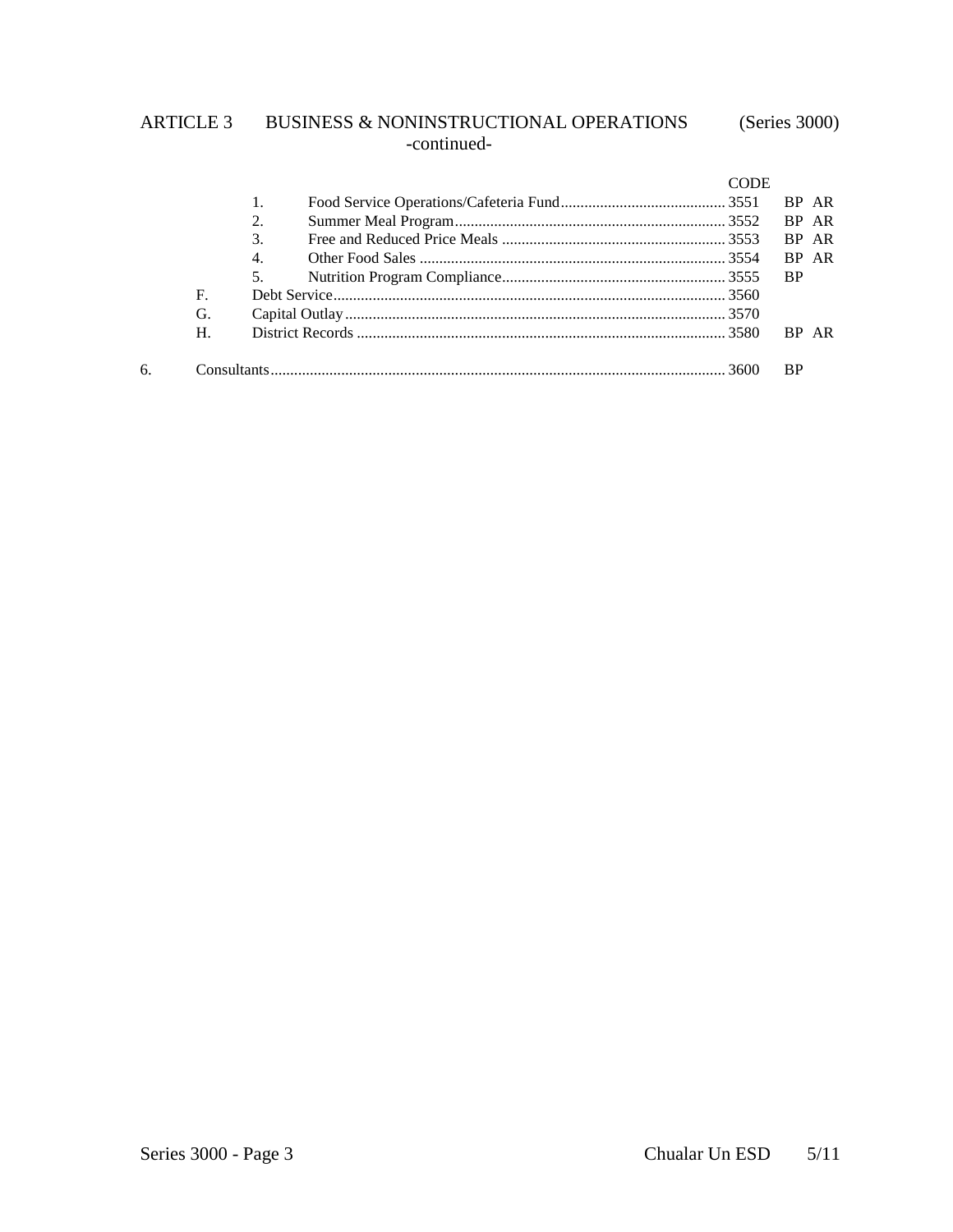|    |           |    |       |                                                          | <b>CODE</b> |           |         |   |
|----|-----------|----|-------|----------------------------------------------------------|-------------|-----------|---------|---|
| 0. |           |    |       |                                                          |             | <b>BP</b> |         |   |
|    | А.        |    |       |                                                          |             |           |         |   |
|    | <b>B.</b> |    |       |                                                          |             | <b>BP</b> |         |   |
|    | C.        |    |       |                                                          |             | <b>BP</b> |         |   |
|    |           | 1. |       | Complaints Concerning Discrimination in Employment 4031  |             |           | AR      |   |
|    |           | 2. |       |                                                          |             |           | AR      |   |
|    | D.        |    |       |                                                          |             |           | BP AR E |   |
| 1. |           |    |       |                                                          |             | <b>BP</b> |         |   |
|    | А.        |    |       |                                                          |             |           |         |   |
|    |           | 1. |       |                                                          |             | <b>BP</b> |         |   |
|    |           |    | a.    |                                                          |             |           |         |   |
|    |           |    | b.    |                                                          |             |           | BP AR   |   |
|    |           | 2. |       |                                                          |             |           | AR      |   |
|    |           |    | a.    |                                                          |             |           | AR      |   |
|    |           |    | $b$ . |                                                          |             |           | BP AR   |   |
|    |           |    |       | (1)                                                      |             |           |         |   |
|    |           |    |       | <b>Staff Teaching Students of Limited</b><br>(2)         |             |           |         |   |
|    |           |    |       |                                                          |             |           | AR      |   |
|    |           |    |       | (3)                                                      |             |           | AR      |   |
|    |           |    |       | Teacher Qualifications Under the No Child Left<br>(4)    |             |           |         |   |
|    |           |    |       |                                                          |             |           |         |   |
|    |           |    | c.    |                                                          |             |           |         | E |
|    |           |    | d.    |                                                          |             |           | AR      |   |
|    |           |    |       | (1)                                                      |             |           |         |   |
|    |           |    |       | Drug and Alcohol Testing for School<br>(2)               |             |           |         |   |
|    |           |    |       |                                                          |             |           |         |   |
|    |           |    | e.    |                                                          |             |           | AR      |   |
|    |           |    | f.    |                                                          |             |           | AR      |   |
|    |           |    |       | (1)                                                      |             |           | AR      |   |
|    |           |    |       | Maintenance of Criminal Offender Records  4112.62<br>(2) |             |           | AR E    |   |
|    |           |    | g.    |                                                          |             |           |         |   |
|    |           |    | h.    |                                                          |             | <b>BP</b> |         |   |
|    |           |    | i.    |                                                          |             |           | AR      |   |
|    |           | 3. |       |                                                          |             |           | BP AR   |   |
|    |           |    | a.    | Load/Scheduling/Hours of Employment 4113.1               |             |           |         |   |
|    |           |    | b.    |                                                          |             |           |         |   |
|    |           |    | c.    |                                                          |             |           |         |   |
|    |           |    | d.    | Temporary Modified/Light-Duty Assignment  4113.4         |             | <b>BP</b> |         |   |
|    |           | 4. |       |                                                          |             |           |         |   |
|    |           | 5. |       |                                                          |             |           | BP AR   |   |
|    |           | 6. |       |                                                          |             |           | BP AR   |   |
|    |           |    | a.    |                                                          |             |           |         |   |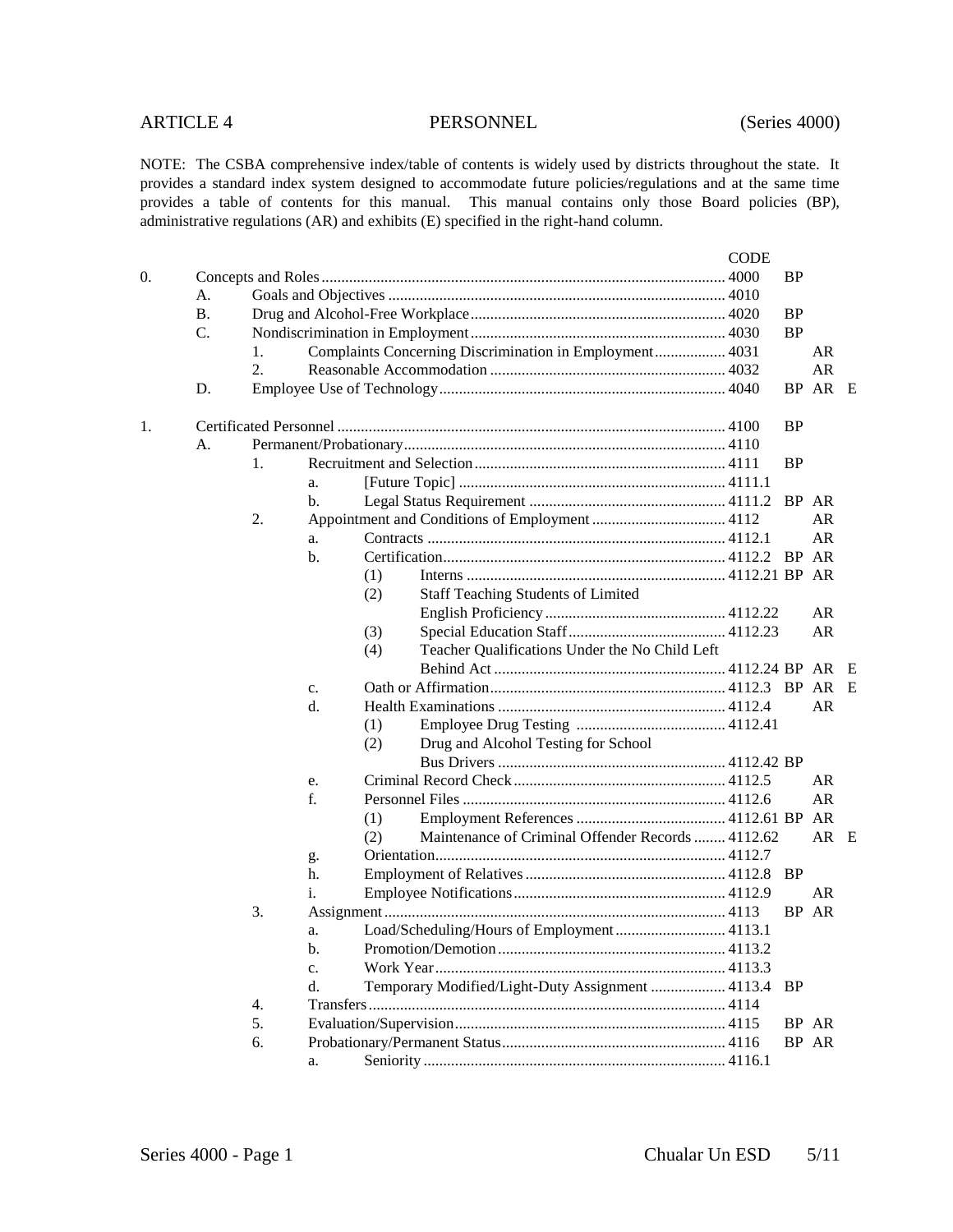# ARTICLE 4 PERSONNEL (Series 4000)

# -continued-

|    |                  |                |     |                                                 | <b>CODE</b> |           |       |   |
|----|------------------|----------------|-----|-------------------------------------------------|-------------|-----------|-------|---|
|    | 7.               |                |     |                                                 |             |           |       |   |
|    |                  | a.             |     |                                                 |             |           |       |   |
|    |                  |                | (1) | Preretirement Part-Time Employment  4117.11     |             |           |       |   |
|    |                  |                | (2) |                                                 |             |           |       |   |
|    |                  |                | (3) |                                                 |             |           |       |   |
|    |                  |                | (4) |                                                 |             |           | AR.   |   |
|    |                  | $\mathbf{b}$ . |     |                                                 |             |           |       |   |
|    |                  | $\mathbf{c}$ . |     |                                                 |             | - BP      |       |   |
|    |                  | d.             |     |                                                 |             |           | AR.   |   |
|    |                  | e.             |     |                                                 |             |           | AR    |   |
|    |                  | f.             |     |                                                 |             |           | AR    |   |
|    |                  | g.             |     |                                                 |             |           | AR    |   |
|    | 8.               |                |     |                                                 |             |           | BP AR |   |
|    | 9.               |                |     |                                                 |             |           |       |   |
|    |                  | a.             |     |                                                 |             |           |       |   |
|    |                  |                | (1) |                                                 |             |           |       |   |
|    |                  | $\mathbf{b}$ . |     |                                                 |             |           |       |   |
|    |                  |                | (1) |                                                 |             |           |       | E |
|    |                  |                | (2) |                                                 |             |           |       |   |
|    |                  |                | (3) | Unauthorized Release of Confidential/           |             |           |       |   |
|    |                  |                |     |                                                 |             |           |       |   |
|    |                  |                | (4) |                                                 |             |           |       |   |
|    |                  |                | (5) | Political Activities of Employees 4119.25 BP AR |             |           |       |   |
|    |                  | $C_{\bullet}$  |     |                                                 |             |           |       |   |
|    |                  | d.             |     |                                                 |             |           |       |   |
|    |                  |                | (1) | Employees with Infectious Disease  4119.41 BP   |             |           |       |   |
|    |                  |                | (2) | <b>Exposure Control Plan for Bloodborne</b>     |             |           |       |   |
|    |                  |                |     |                                                 |             |           |       |   |
|    |                  |                | (3) |                                                 |             |           |       |   |
| B. |                  |                |     |                                                 |             |           |       |   |
|    | 1.               |                |     |                                                 |             |           | AR    |   |
|    | 2.               |                |     |                                                 |             |           |       |   |
|    | 3.               |                |     |                                                 |             |           |       |   |
|    | 4.               |                |     |                                                 |             |           |       |   |
|    | 5.               |                |     |                                                 |             |           |       |   |
|    | 6.               |                |     |                                                 |             |           | BP AR |   |
| C. |                  |                |     |                                                 |             |           |       |   |
|    | 1.               |                |     |                                                 |             |           | BP AR |   |
|    | 2.               | a.             |     | Beginning Teacher Support/Induction  4131.1     |             | <b>BP</b> |       |   |
|    | 3.               |                |     |                                                 |             | <b>BP</b> |       |   |
|    | $\overline{4}$ . |                |     |                                                 |             |           |       |   |
|    | 5.               |                |     |                                                 |             | <b>BP</b> |       |   |
|    | 6.               |                |     |                                                 |             | <b>BP</b> |       |   |
|    | 7.               |                |     |                                                 |             |           |       |   |
|    | 8.               |                |     |                                                 |             |           |       |   |
|    | 9.               |                |     |                                                 |             |           | BP AR |   |
| D. |                  |                |     |                                                 |             | <b>BP</b> |       |   |
|    | 1.               |                |     |                                                 |             | <b>BP</b> |       |   |
|    |                  |                |     |                                                 |             |           |       |   |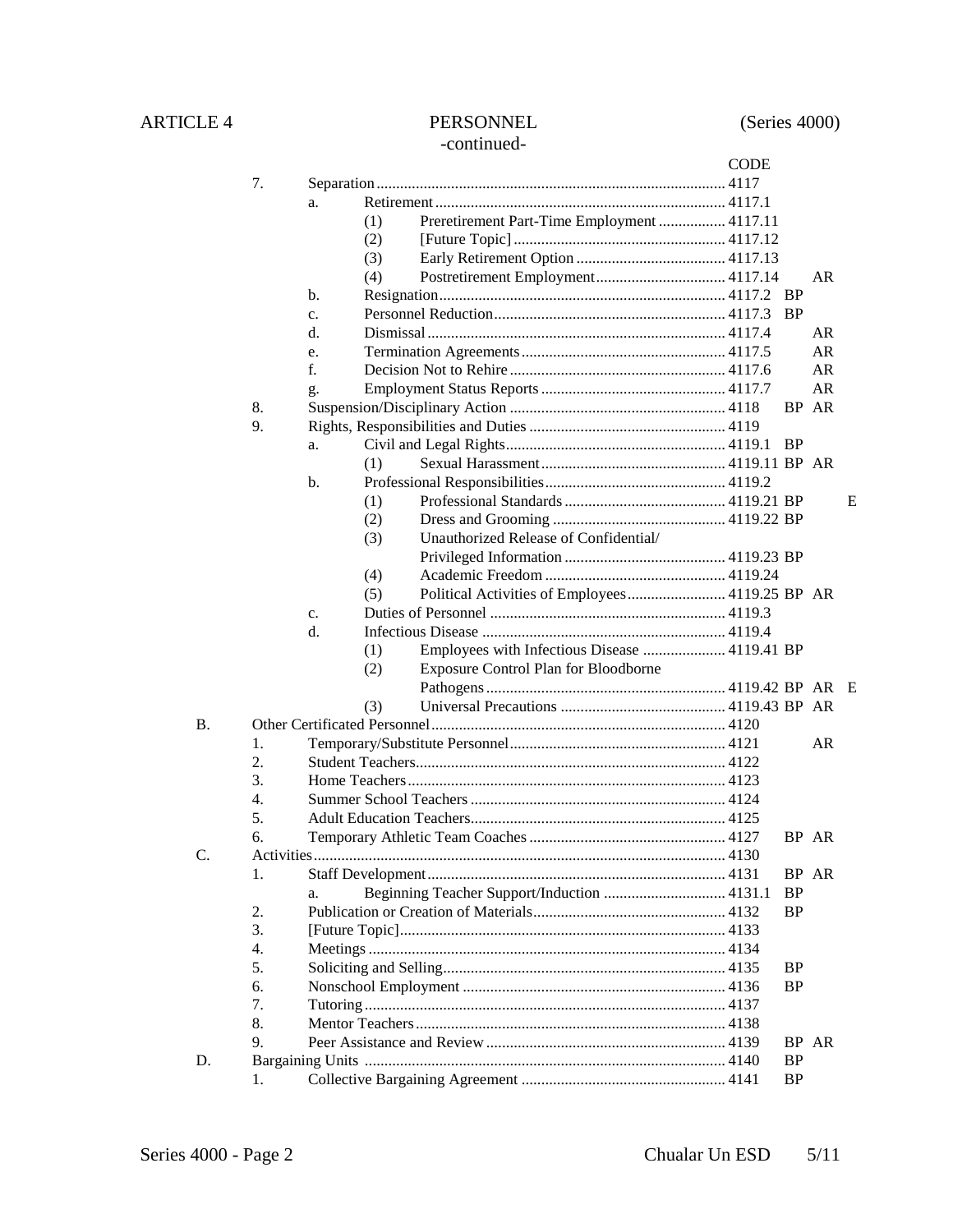|    |    |                  |    | <b>CODE</b>                                      |               |       |
|----|----|------------------|----|--------------------------------------------------|---------------|-------|
|    |    |                  | a. |                                                  |               |       |
|    |    |                  | b. |                                                  |               |       |
|    |    |                  | c. |                                                  |               |       |
|    |    |                  | d. |                                                  |               |       |
|    |    |                  | e. |                                                  |               |       |
|    |    |                  | f. |                                                  |               | BP AR |
|    |    |                  | g. |                                                  |               |       |
|    |    | 2.               |    |                                                  |               |       |
|    |    | 3.               |    |                                                  | BP            |       |
|    |    |                  | a. |                                                  |               | BP AR |
|    |    | $\overline{4}$ . |    |                                                  |               | BP AR |
|    | E. |                  |    |                                                  |               |       |
|    |    | 1.               |    |                                                  | BP            |       |
|    |    | 2.               |    |                                                  |               |       |
|    |    | 3.               |    |                                                  |               |       |
|    |    | $\overline{4}$ . |    |                                                  |               | BP AR |
|    |    | 5.               |    |                                                  |               |       |
|    |    |                  | a. |                                                  |               |       |
|    |    | 6.               |    |                                                  |               |       |
|    |    |                  | a. |                                                  |               |       |
|    |    |                  | b. |                                                  | <b>BP</b>     |       |
|    |    |                  | c. |                                                  | <sub>BP</sub> |       |
|    |    | 7.               |    |                                                  |               | BP AR |
|    |    |                  | a. |                                                  | <b>BP</b>     |       |
|    |    |                  | b. |                                                  |               | AR    |
|    |    | 8.               |    |                                                  |               | BP AR |
|    |    | 9.               |    |                                                  | <b>BP</b>     |       |
|    | F. |                  |    |                                                  |               |       |
|    |    | 1.               |    |                                                  |               | BP AR |
|    |    |                  | a. |                                                  |               | AR    |
|    |    |                  |    | Industrial Accident/Illness Leave 4161.11<br>(1) |               | AR    |
|    |    |                  | b. |                                                  |               | AR    |
|    |    |                  | c. |                                                  |               | AR    |
|    |    |                  | d. |                                                  |               |       |
|    |    |                  | e. |                                                  |               | AR    |
|    |    |                  | f. |                                                  |               |       |
|    |    |                  | g. |                                                  |               |       |
|    |    |                  | h. |                                                  |               | AR    |
|    |    |                  | i. |                                                  |               | BP AR |
|    |    | 2.               |    |                                                  |               |       |
| 2. |    |                  |    |                                                  |               | BP AR |
|    | А. |                  |    |                                                  |               |       |
|    |    |                  | a. |                                                  |               |       |
|    |    | 1.               |    |                                                  |               |       |
|    |    |                  | a. |                                                  |               |       |
|    |    |                  | b. | Legal Status Requirement (see 4111.2) 4211.2     |               |       |
|    |    | 2.               |    |                                                  |               | AR    |
|    |    |                  | a. |                                                  |               |       |
|    |    |                  |    |                                                  |               |       |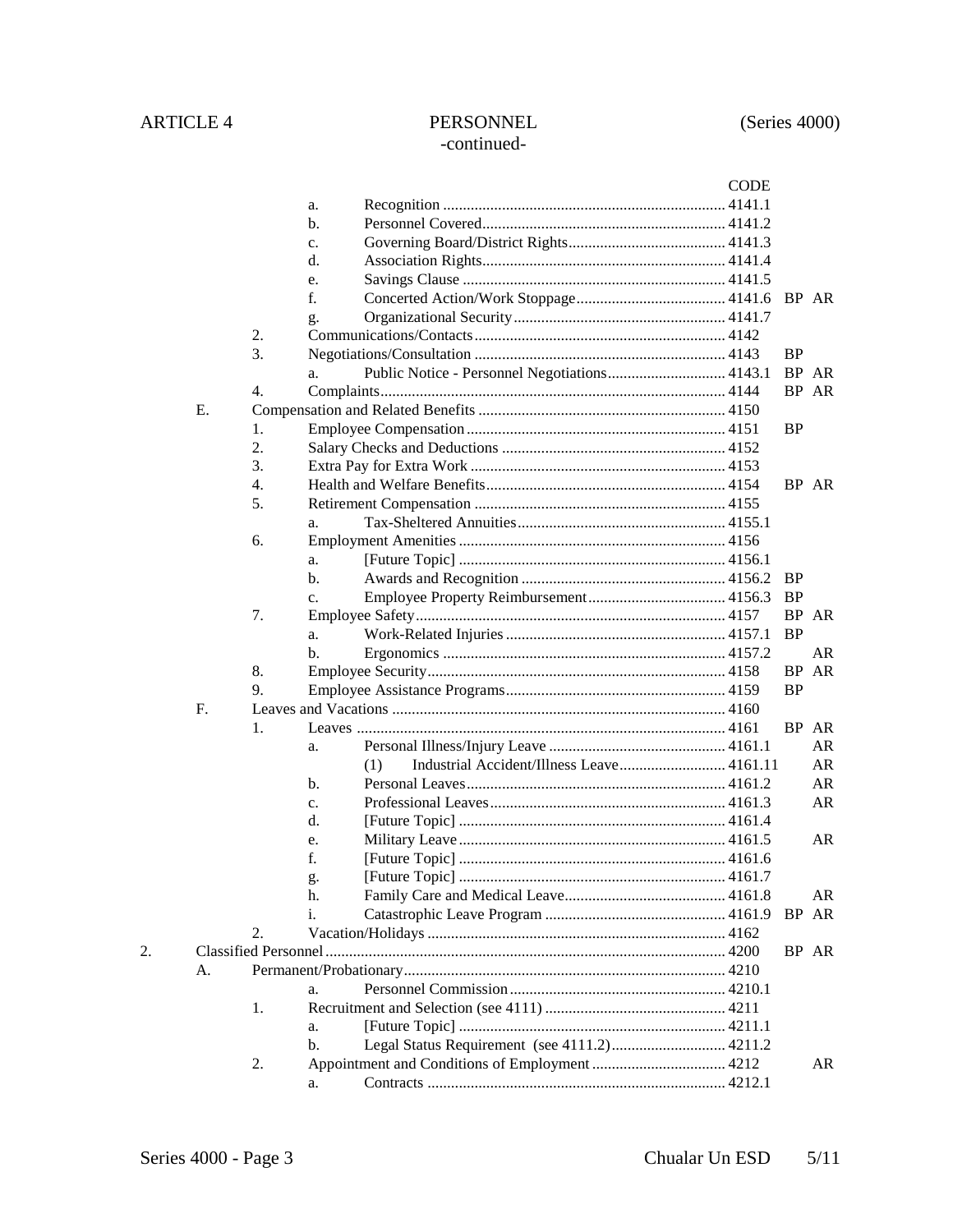### CODE b. Certification or Licensing................................................... 4212.2 c. Oath or Affirmation (see 4112.3)....................................... 4212.3 d. Health Examinations (see 4112.4)...................................... 4212.4 (1) Employee Drug Testing (see 4112.41)................. 4212.41 (2) Drug and Alcohol Testing for School Bus Drivers (see 4112.42).................................... 4212.42 e. Criminal Record Check...................................................... 4212.5 AR f. Personnel Files (see 4112.6)............................................... 4212.6 (1) Employment References (see 4112.61)................ 4212.61 (2) Maintenance of Criminal Offender Records (see 4112.62).......................................... 4212.62 g. Orientation.......................................................................... 4212.7 h. Employment of Relatives (see 4112.8) .............................. 4212.8 i. Employee Notifications (see 4112.9) ................................. 4212.9 3. Assignment/Classification ................................................................ 4213 BP a. Load/Scheduling/Hours of Employment............................ 4213.1 b. Promotion/Demotion/Reclassification ............................... 4213.2 c. Work Year.......................................................................... 4213.3 d. Temporary Modified/Light-Duty Assignment (see 4113.4) ....................................................................... 4213.4 4. Transfer/Reassignment ..................................................................... 4214 5. Evaluation/Supervision..................................................................... 4215 BP 6. Probationary/Permanent Status......................................................... 4216 BP a. Seniority ............................................................................. 4216.1 7. Separation......................................................................................... 4217 a. Retirement .......................................................................... 4217.1 (1) Preretirement Part-Time Employment ................. 4217.11 (2) Early Retirement Consultancy Contracts............. 4217.12 b. Resignation (see 4117.2)................................................... 4217.2 c. Layoff/Rehire ..................................................................... 4217.3 AR d. Termination Agreements (see 4117.5) ............................... 4217.5 8. Dismissal/Suspension/Disciplinary Action....................................... 4218 AR 9. Rights, Responsibilities and Duties.................................................. 4219 a. Civil and Legal Rights (see 4119.1).................................. 4219.1 (1) Sexual Harassment (see 4119.11) ........................ 4219.11 b. Employment Responsibilities............................................. 4219.2 (1) Professional Standards (see 4119.21)................... 4219.21 E (2) Dress and Grooming (see 4119.22)...................... 4219.22 (3) Unauthorized Release of Confidential/ Privileged Information (see 4119.23)................... 4219.23 (4) Political Activities of Employees (see 4119.25)........................................................ 4219.25 c. Duties of Personnel ............................................................ 4219.3 d. Infectious Disease .............................................................. 4219.4 (1) Employees with Infectious Disease (see 4119.41) .......................................... 4219.41 (2) Exposure Control Plan for Bloodborne Pathogens (see 4119.42) ...................................... 4219.42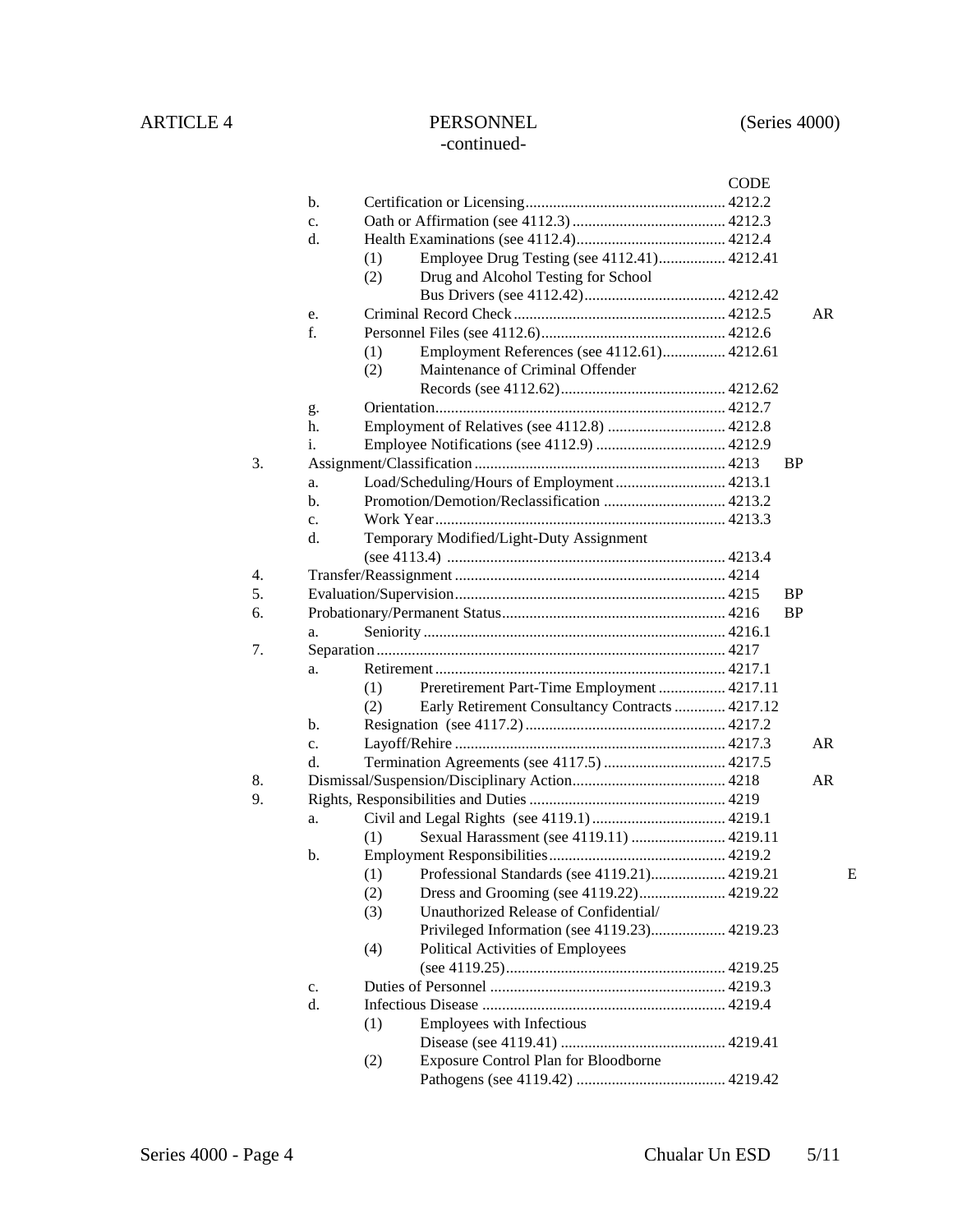|           |                                                                   | <b>CODE</b> |           |    |  |
|-----------|-------------------------------------------------------------------|-------------|-----------|----|--|
|           | Universal Precautions (see 4119.43) 4219.43<br>(3)                |             |           |    |  |
| <b>B.</b> |                                                                   |             |           |    |  |
|           | 1.                                                                |             |           |    |  |
|           | 2.                                                                |             | BP AR E   |    |  |
|           | 3.                                                                |             |           |    |  |
| C.        |                                                                   |             |           |    |  |
|           | 1.                                                                |             | BP AR     |    |  |
|           | 2.<br>Publication or Creation of Materials (see 4132)  4232       |             |           |    |  |
|           | 3.                                                                |             |           |    |  |
|           | $\overline{4}$ .                                                  |             |           |    |  |
|           | 5.                                                                |             |           |    |  |
|           | 6.                                                                |             |           |    |  |
| D.        |                                                                   |             |           |    |  |
|           | 1.                                                                |             |           |    |  |
|           | a.                                                                |             |           |    |  |
|           | $b$                                                               |             |           |    |  |
|           | c.                                                                |             |           |    |  |
|           | d.                                                                |             |           |    |  |
|           | e.                                                                |             |           |    |  |
|           | f.<br>Concerted Action/Work Stoppage (see 4141.6)  4241.6         |             |           |    |  |
|           | g.                                                                |             |           |    |  |
|           | 2.                                                                |             |           |    |  |
|           | 3.                                                                |             |           |    |  |
|           | Public Notice - Personnel Negotiations (see 4143.1)  4243.1<br>a. |             |           |    |  |
|           | $\overline{4}$ .                                                  |             |           |    |  |
| Е.        |                                                                   |             |           |    |  |
|           | 1.                                                                |             |           |    |  |
|           | 2.                                                                |             |           |    |  |
|           | 3.                                                                |             | <b>BP</b> |    |  |
|           | 4.                                                                |             |           |    |  |
|           | 5.                                                                |             |           |    |  |
|           | a.                                                                |             |           |    |  |
|           | 6.                                                                |             |           |    |  |
|           | a.                                                                |             |           |    |  |
|           | b.                                                                |             |           |    |  |
|           | Employee Property Reimbursement (see 4156.3)  4256.3<br>c.        |             |           |    |  |
|           | 7.                                                                |             |           |    |  |
|           | a.<br>$b$                                                         |             |           |    |  |
|           | 8.                                                                |             |           |    |  |
|           | 9.                                                                |             |           |    |  |
| F.        |                                                                   |             |           |    |  |
|           | 1.                                                                |             |           |    |  |
|           |                                                                   |             |           | AR |  |
|           | a.<br>Industrial Accident/Illness Leave 4261.11<br>(1)            |             |           | AR |  |
|           | b.                                                                |             |           |    |  |
|           | c.                                                                |             |           | AR |  |
|           | d.                                                                |             |           |    |  |
|           |                                                                   |             |           |    |  |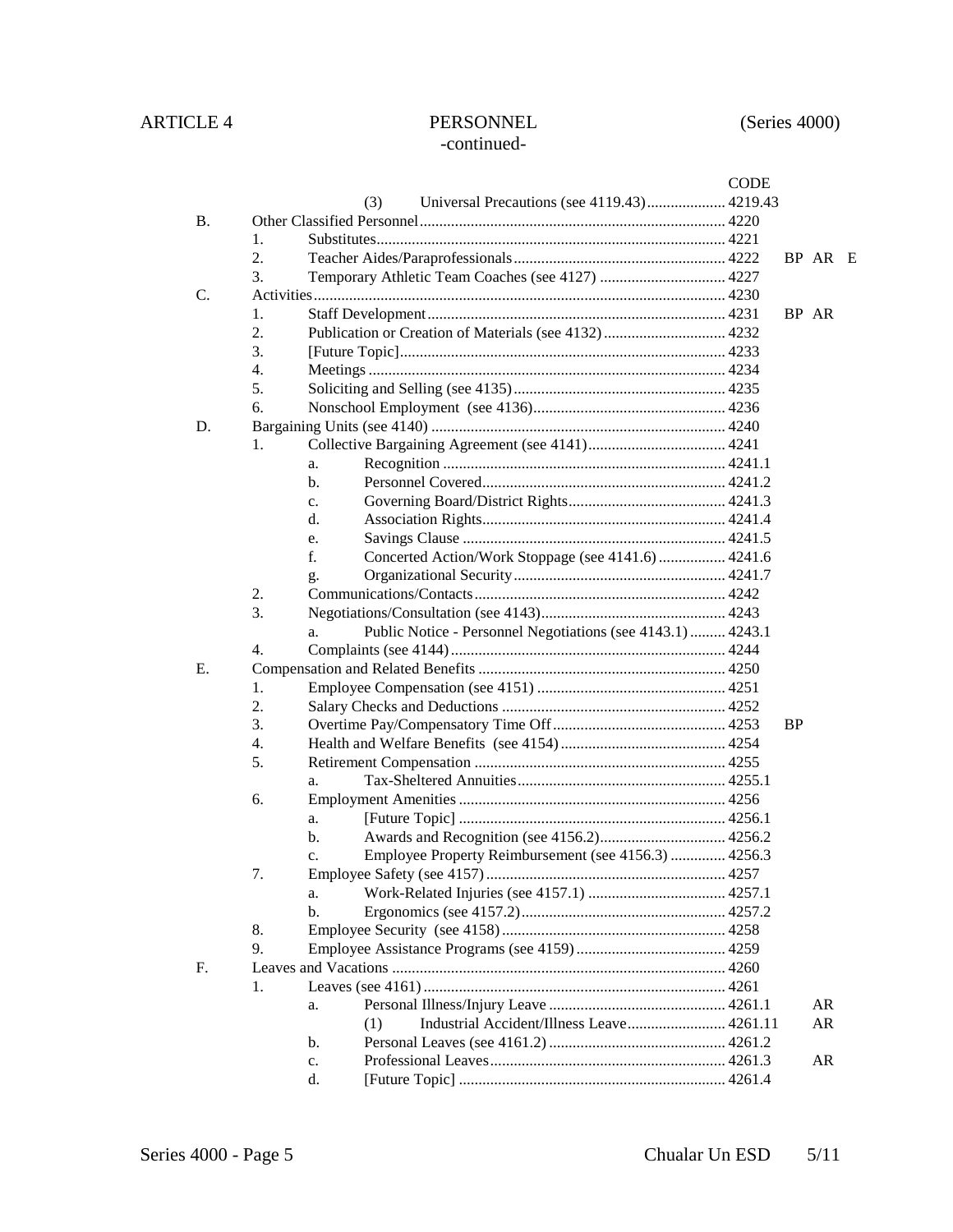### CODE e. Military Leave (see 4161.5) ............................................... 4261.5 f. [Future Topic] .................................................................... 4261.6 g. [Future Topic] .................................................................... 4261.7 h. Family Care and Medical Leave (see 4161.8).................... 4261.8 i. Catastrophic Leave Program (see 4161.9).......................... 4261.9 2. Vacation/Holidays............................................................................ 4262 3. Administrative and Supervisory Personnel ................................................................... 4300 BP AR A. Administrative Staff Organization .................................................................. 4301 BP B. Permanent/Probationary.................................................................................. 4310 1. Recruitment and Selection (see 4111) .............................................. 4311 a. [Future Topic] .................................................................... 4311.1 b. Legal Status Requirement (see 4111.2).............................. 4311.2 2. Appointment and Conditions of Employment .................................. 4312 a. Contracts ............................................................................ 4312.1 BP b. Certification........................................................................ 4312.2 c. Oath or Affirmation (see 4112.3)....................................... 4312.3 d. Health Examinations (see 4112.4)...................................... 4312.4 (1) Employee Drug Testing (see 4112.41)................ 4312.41 (2) Drug and Alcohol Testing for School Bus Drivers (see 4112.42).................................. 4312.42 e. Criminal Record Check (see 4112.5) ................................. 4312.5 f. Personnel Files (see 4112.6)............................................... 4312.6 (1) Employment References (see 4112.61)................ 4312.61 (2) Maintenance of Criminal Offender Records (see 4112.62).......................................... 4312.62 g. Orientation.......................................................................... 4312.7 h. Employment of Relatives (see 4112.8) .............................. 4312.8 i. Employee Notifications (see 4112.9) ................................. 4312.9 3. Assignment/Classification ................................................................ 4313 a. Load/Scheduling/Hours of Employment............................ 4313.1 BP b. Demotion/Reassignment .................................................... 4313.2 BP AR c. Work Year.......................................................................... 4313.3 d. Temporary Modified/Light-Duty Assignment (see 4113.4)........................................................................ 4313.4 4. Transfers........................................................................................... 4314 5. Evaluation/Supervision..................................................................... 4315 BP a. Staff Evaluating Teachers .................................................. 4315.1 BP 6. Probationary/Permanent Status......................................................... 4316 a. Seniority ............................................................................. 4316.1 7. Separation......................................................................................... 4317 a. Retirement .......................................................................... 4317.1 (1) Preretirement Part-Time Employment (see 4117.11) .................................. 4317.11 (2) [Future Topic]...................................................... 4317.12 (3) Early Retirement Option (see 4117.13)................ 4317.13 (4) Postretirement Employment (see 4117.14) .......... 4317.14 b. Resignation (see 4117.2).................................................... 4317.2 c. Personnel Reduction........................................................... 4317.3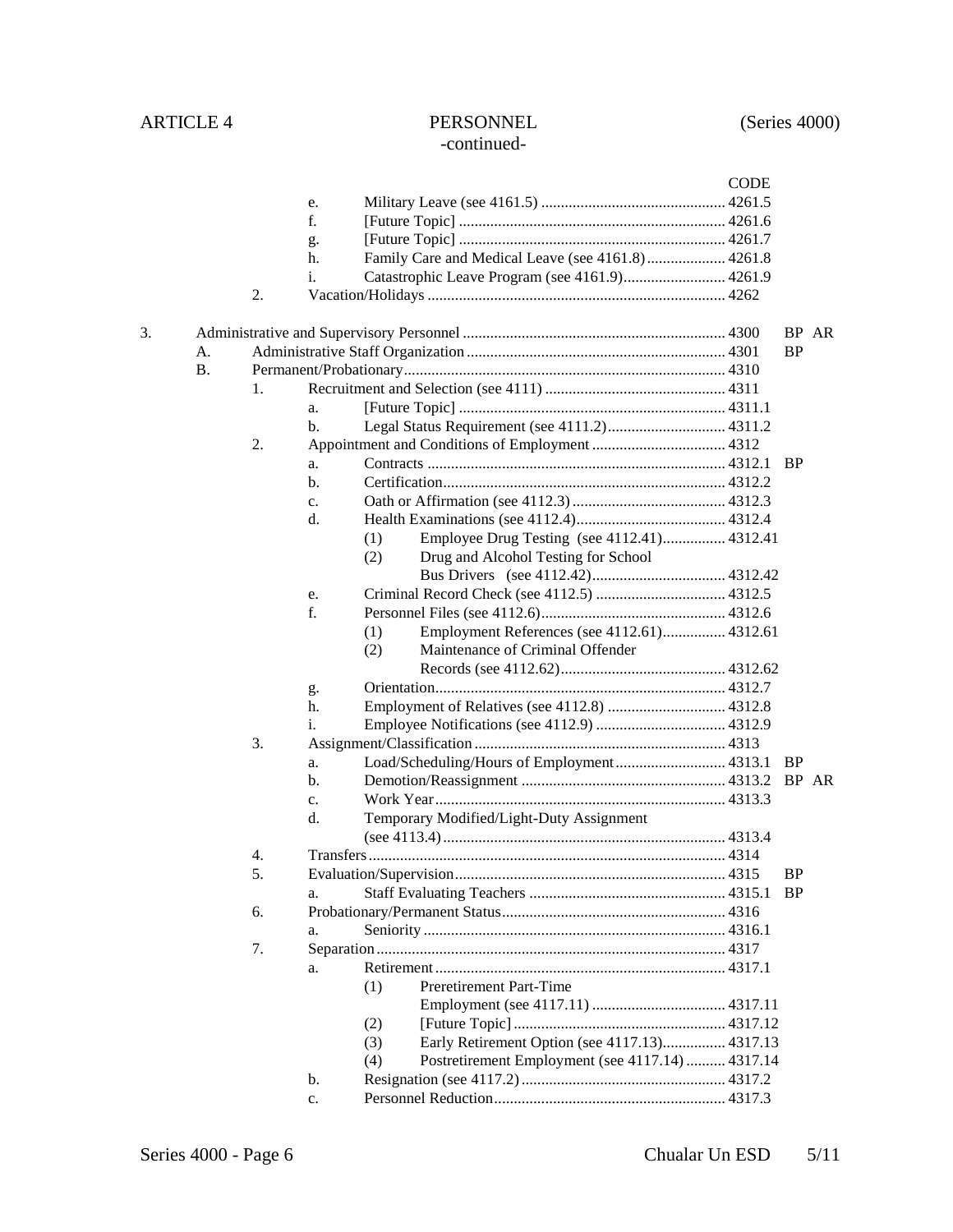### **CODE** d. Dismissal ........................................................................... 4317.4 e. Termination Agreements (see 4117.5) ............................... 4317.5 8. Suspension/Disciplinary Action ....................................................... 4318 9. Rights, Responsibilities and Duties.................................................. 4319 a. Civil and Legal Rights (see 4119.1)................................... 4319.1 (1) Sexual Harassment (see 4119.11) . ...................... 4319.11 b. Professional Responsibilities.............................................. 4319.2 (1) Professional Standards (see 4119.21)................... 4319.21 E (2) Dress and Grooming (see 4119.22)...................... 4319.22 (3) Unauthorized Release of Confidential/ Privileged Information (see 4119.23)................... 4319.23 (4) Academic Freedom (see 4119.24)........................ 4319.24 (5) Political Activities of Employees (see 4119.25) .. 4319.25 c. Duties of Personnel ............................................................ 4319.3 d. Infectious Disease .............................................................. 4319.4 (1) Employees with Infectious Disease (see 4119.41) ....................................................... 4319.41 (2) Exposure Control Plan for Bloodborne Pathogens (see 4119.42) ...................................... 4319.42 (3) Universal Precautions (see 4119.43)................... 4319.43 C. Other Management Personnel......................................................................... 4320 1. Temporary Athletic Team Coaches (see 4127) ................................ 4327 D. Activities ........................................................................................................ 4330 1. Staff Development............................................................................ 4331 BP AR 2. Publication or Creation of Materials (see 4132)............................... 4332 3. [Future Topic]................................................................................... 4333 4. Meetings........................................................................................... 4334 5. Soliciting and Selling (see 4135)...................................................... 4335 6. Nonschool Employment (see 4136).................................................. 4336 E. Professional Organizations ............................................................................. 4340 F. Complaints (see 4144) .................................................................................... 4344 G. Compensation and Related Benefits ............................................................... 4350 1. Employee Compensation (see 4151) ................................................ 4351 2. Salary Checks and Deductions ......................................................... 4352 3. Extra Pay for Extra Work ................................................................. 4353 4. Health and Welfare Benefits (see 4154)........................................... 4354 5. Retirement Compensation ................................................................ 4355 a. Tax-Sheltered Annuities..................................................... 4355.1 6. Employment Amenities.................................................................... 4356 a. [Future Topic] .................................................................... 4356.1 b. Awards and Recognition (see 4156.2)................................ 4356.2 c. Employee Property Reimbursement (see 4156.3) .............. 4356.3 7. Employee Safety (see 4157)............................................................. 4357 a. Work-Related Injuries (see 4157.1) ................................... 4357.1 b. Ergonomics (see 4157.2).................................................... 4357.2 8. Employee Security (see 4158).......................................................... 4358 9. Employee Assistance Programs (see 4159)...................................... 4359 H. Leaves and Vacations ..................................................................................... 4360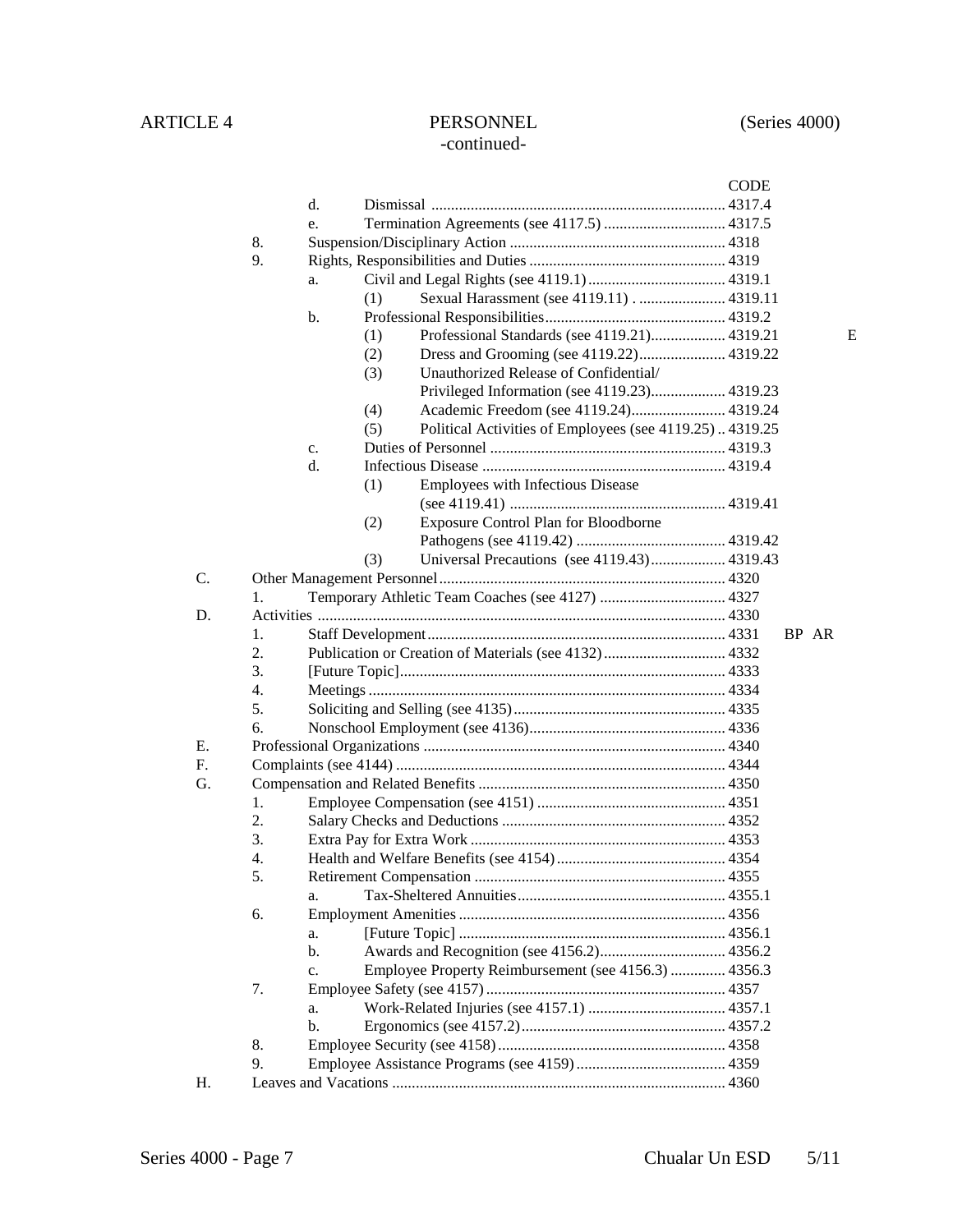|    |                |                                                               | <b>CODE</b> |
|----|----------------|---------------------------------------------------------------|-------------|
|    |                |                                                               |             |
| 1. |                |                                                               |             |
|    | a.             | Personal Illness/Injury Leave (see 4161.1) 4361.1             |             |
|    |                | Industrial Accident/Illness Leave (see 4161.11)4361.11<br>(1) |             |
|    | $\mathbf{b}$ . |                                                               |             |
|    | C <sub>1</sub> |                                                               |             |
|    | d.             |                                                               |             |
|    | e.             |                                                               |             |
|    | f.             |                                                               |             |
|    | g.             |                                                               |             |
|    | h.             |                                                               |             |
|    | i.             |                                                               |             |
| 2. |                |                                                               |             |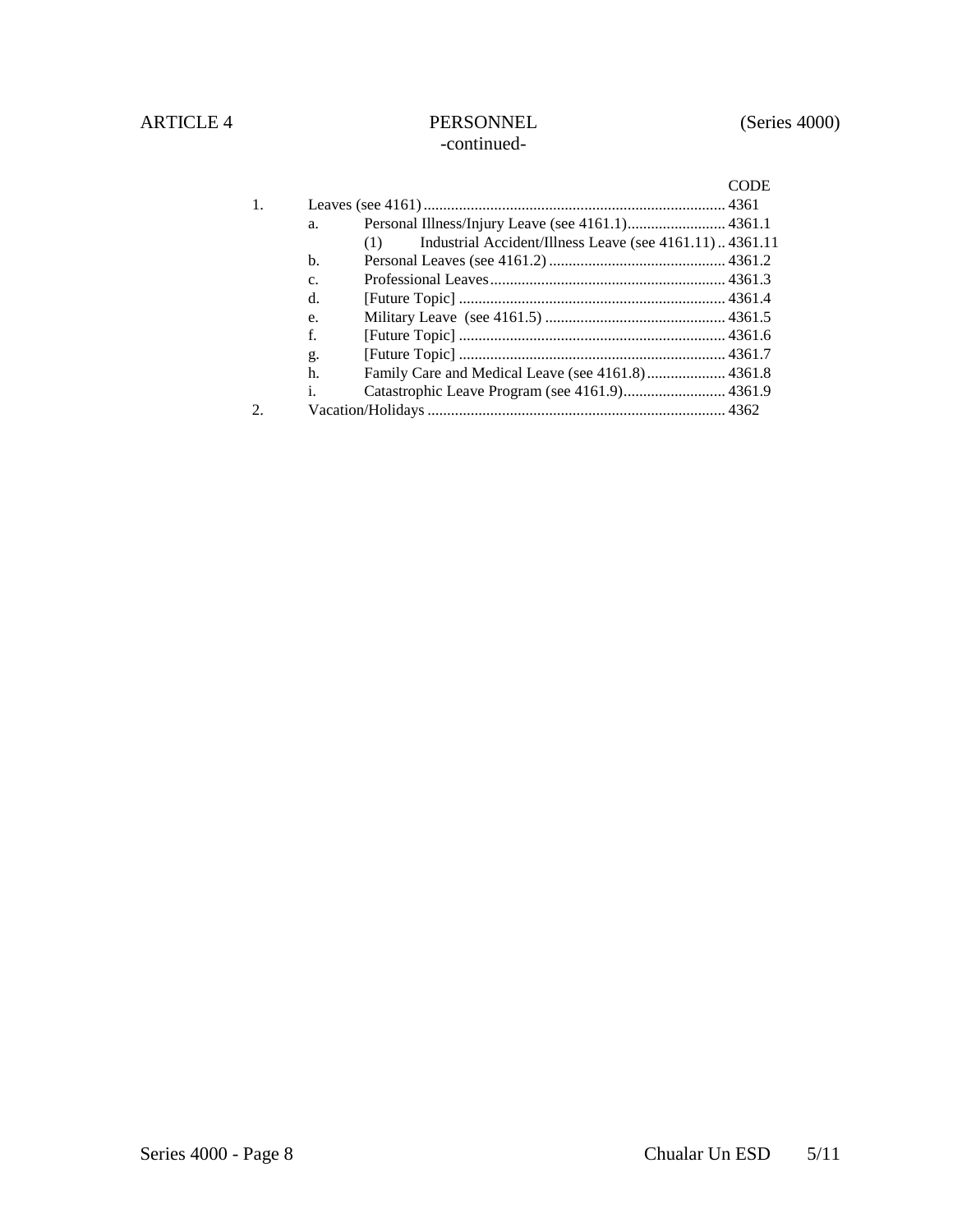|    |           |    |                |                                                    | <b>CODE</b> |           |           |  |
|----|-----------|----|----------------|----------------------------------------------------|-------------|-----------|-----------|--|
| 0. |           |    |                |                                                    |             | <b>BP</b> |           |  |
|    | А.        |    |                |                                                    |             |           |           |  |
|    | <b>B.</b> |    |                |                                                    |             |           | BP AR     |  |
|    |           | 1. |                |                                                    |             | <b>BP</b> |           |  |
|    |           | 2. |                |                                                    |             |           | BP AR     |  |
|    | C.        |    |                |                                                    |             | <b>BP</b> |           |  |
| 1. |           |    |                |                                                    |             |           |           |  |
|    | А.        |    |                |                                                    |             |           |           |  |
|    |           | 1. |                |                                                    |             |           | BP AR     |  |
|    |           |    | a.             |                                                    |             |           | AR        |  |
|    |           |    | (1)            |                                                    |             |           |           |  |
|    |           |    | (2)            | Residency Based on Parent/Guardian                 |             |           |           |  |
|    |           |    |                |                                                    |             |           | AR        |  |
|    |           |    | (3)            |                                                    |             |           | <b>AR</b> |  |
|    |           |    | b.             |                                                    |             |           |           |  |
|    |           | 2. |                |                                                    |             |           |           |  |
|    |           |    | a.             |                                                    |             |           | BP AR     |  |
|    |           |    | b.             |                                                    |             |           | AR        |  |
|    |           |    | $\mathbf{c}$ . |                                                    |             |           | BP AR     |  |
|    |           |    | d.             |                                                    |             |           |           |  |
|    |           |    | e.             |                                                    |             | <b>BP</b> |           |  |
|    |           | 3. |                |                                                    |             |           | BP AR     |  |
|    |           |    | a.             |                                                    |             |           | BP AR     |  |
|    |           |    | b.             |                                                    |             |           |           |  |
|    |           | 4. |                |                                                    |             |           |           |  |
|    |           | 5. |                |                                                    |             |           |           |  |
|    |           | 6. |                |                                                    |             |           |           |  |
|    |           |    | a.             |                                                    |             |           |           |  |
|    |           | 7. |                |                                                    |             |           | BP AR     |  |
|    |           | 8. |                |                                                    |             |           | BP AR E   |  |
|    |           | 9. |                |                                                    |             | <b>BP</b> |           |  |
|    | В.        |    |                |                                                    |             |           |           |  |
|    |           | 1. |                |                                                    |             |           | BP AR     |  |
|    |           | 2. |                |                                                    |             |           |           |  |
|    |           | 3. |                |                                                    |             |           | BP AR     |  |
|    |           | 4. |                |                                                    |             |           |           |  |
|    |           | 5. |                |                                                    |             |           | BP AR     |  |
|    |           |    | a.             |                                                    |             |           | BP AR E   |  |
|    |           |    | b.             | Withholding Grades, Diploma or Transcripts  5125.2 |             |           | AR        |  |
|    |           |    | c.             |                                                    |             |           | AR        |  |
|    |           | 6. |                |                                                    |             | <b>BP</b> |           |  |
|    |           | 7. |                |                                                    |             |           |           |  |
|    | C.        |    |                |                                                    |             |           |           |  |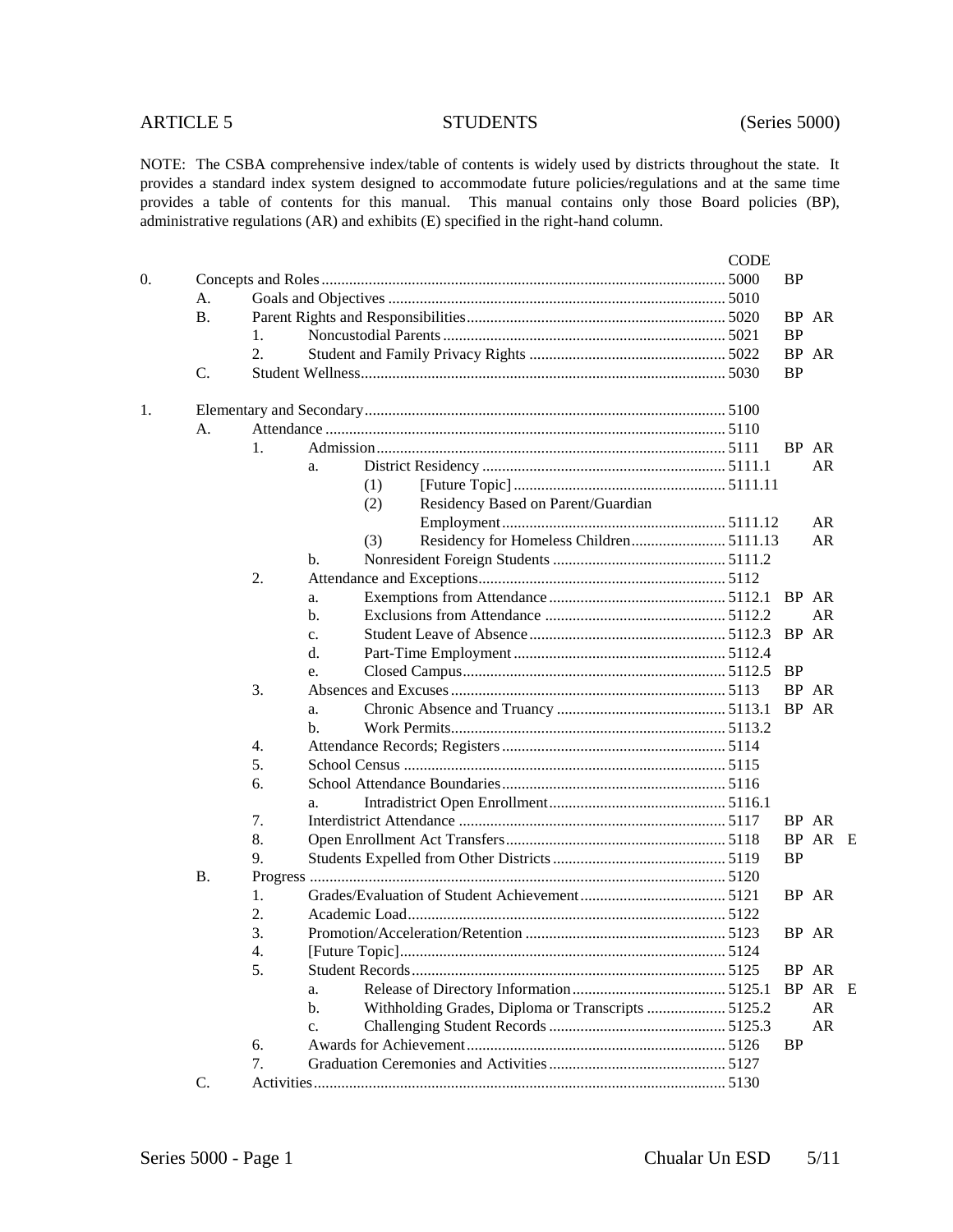# ARTICLE 5 STUDENTS (Series 5000) -continued-

|    |    |    |                                                            | <b>CODE</b> |               |         |  |
|----|----|----|------------------------------------------------------------|-------------|---------------|---------|--|
|    | 1. |    |                                                            |             | <b>BP</b>     |         |  |
|    |    | a. |                                                            |             |               | BP AR   |  |
|    |    | b. |                                                            |             |               |         |  |
|    |    | c. |                                                            |             |               |         |  |
|    |    | d. |                                                            |             |               | BP AR   |  |
|    |    | e. |                                                            |             | <b>BP</b>     |         |  |
|    |    | f. |                                                            |             |               |         |  |
|    |    |    | (1)                                                        |             |               |         |  |
|    |    |    | (2)                                                        |             |               |         |  |
|    |    |    | (3)                                                        |             |               |         |  |
|    |    | g. |                                                            |             |               |         |  |
|    |    | h. |                                                            |             |               |         |  |
|    |    | i. |                                                            |             | <sub>BP</sub> |         |  |
|    | 2. |    |                                                            |             |               | BP AR   |  |
|    | 3. |    |                                                            |             |               |         |  |
|    | 4. |    |                                                            |             |               |         |  |
|    | 5. |    |                                                            |             |               |         |  |
|    | 6. |    |                                                            |             |               | BP AR   |  |
|    | 7. |    |                                                            |             | <b>BP</b>     |         |  |
|    | 8. |    |                                                            |             |               |         |  |
| D. |    |    |                                                            |             |               |         |  |
|    | 1. |    |                                                            |             |               | BP AR   |  |
|    |    | a. |                                                            |             |               |         |  |
|    |    | b. |                                                            |             |               |         |  |
|    |    |    | Administering Medication and Monitoring<br>(1)             |             |               |         |  |
|    |    |    |                                                            |             |               |         |  |
|    |    |    | (2)                                                        |             |               |         |  |
|    |    |    | (3)                                                        |             |               |         |  |
|    |    |    | Specialized Health Care Services 5141.24<br>(4)            |             |               | AR      |  |
|    |    |    | (5)                                                        |             |               |         |  |
|    |    |    | (6)                                                        |             |               | AR      |  |
|    |    |    | Food Allergies/Special Dietary Needs  5141.27 BP AR<br>(7) |             |               |         |  |
|    |    | c. |                                                            |             |               | BP AR   |  |
|    |    |    | (1)                                                        |             |               |         |  |
|    |    |    | (2)                                                        |             |               | AR      |  |
|    |    |    | (3)                                                        |             |               |         |  |
|    |    | d. |                                                            |             |               |         |  |
|    |    | e. |                                                            |             |               |         |  |
|    |    |    | (1)                                                        |             |               |         |  |
|    |    |    | (2)                                                        |             |               |         |  |
|    |    | f. |                                                            |             |               | BP AR E |  |
|    |    | g. |                                                            |             | <b>BP</b>     |         |  |
|    | 2. |    |                                                            |             |               | BP AR   |  |
|    |    | a. | Identification and Reporting of Missing Children 5142.1    |             |               | BP AR   |  |
|    |    | b. |                                                            |             |               | BP AR   |  |
|    |    | c. |                                                            |             |               |         |  |
|    | 3. |    |                                                            |             |               | BP AR   |  |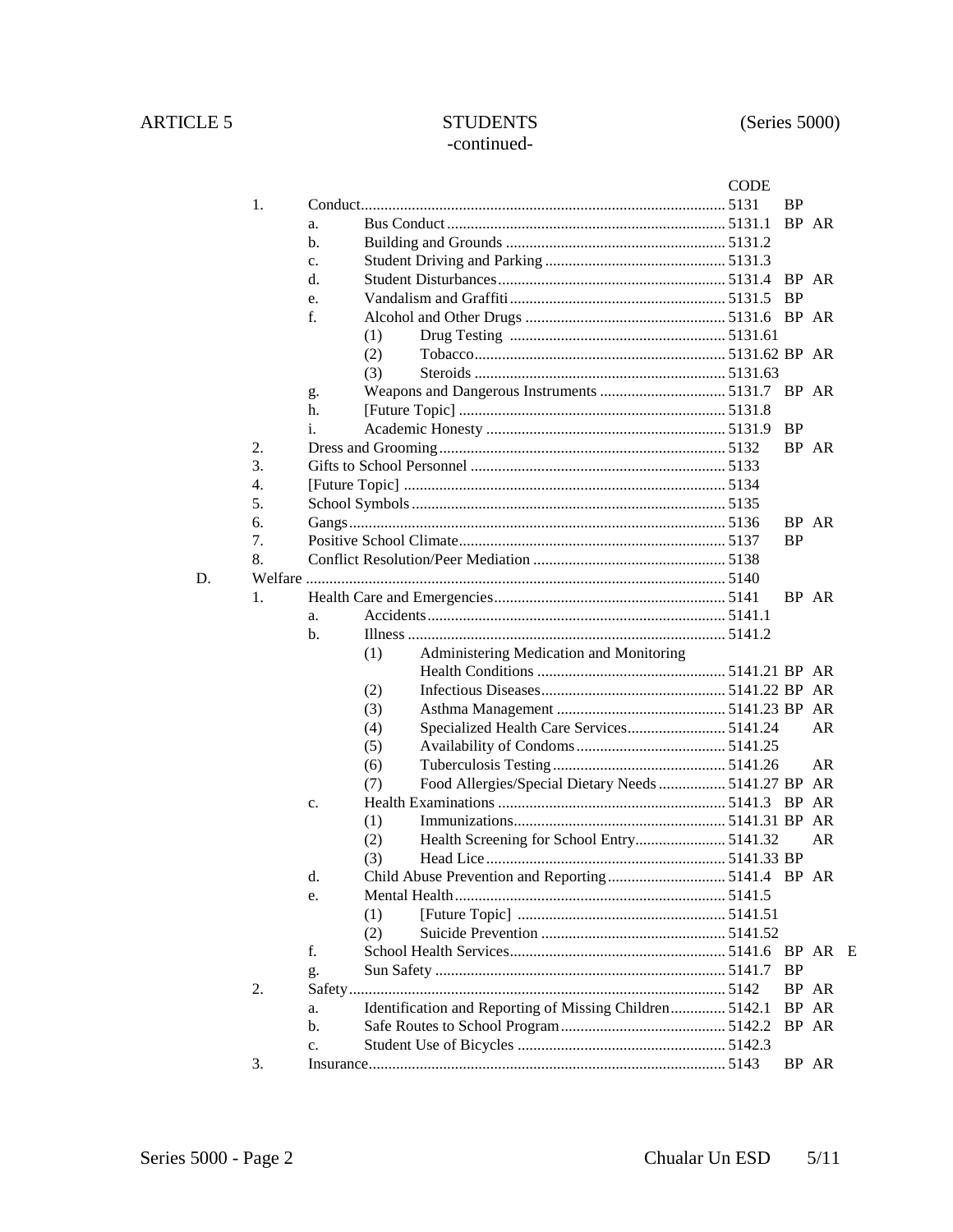# ARTICLE 5 STUDENTS (Series 5000) -continued-

|     |                |                                                    | <b>CODE</b> |           |       |   |   |
|-----|----------------|----------------------------------------------------|-------------|-----------|-------|---|---|
| 4.  |                |                                                    |             |           | BP AR |   |   |
|     | a.             |                                                    |             | BP AR     |       |   |   |
|     | $b$            | Suspension and Expulsion/Due Process               |             |           |       |   |   |
|     |                |                                                    |             |           | AR    |   |   |
| .5. |                |                                                    |             |           |       |   |   |
|     | a.             |                                                    |             |           |       |   |   |
|     |                | Questioning and Apprehension by<br>(1)             |             |           |       |   |   |
|     |                |                                                    |             |           |       |   | Е |
|     |                | (2)                                                |             |           |       |   |   |
|     | $h_{\cdot}$    |                                                    |             |           |       |   |   |
|     | C <sub>1</sub> |                                                    |             | <b>BP</b> |       |   |   |
|     | $\mathbf{d}$ . |                                                    |             |           |       |   |   |
|     | e.             |                                                    |             |           |       |   |   |
|     | $f_{\cdot}$    |                                                    |             |           |       | E |   |
|     | g.             |                                                    |             | BP AR     |       |   |   |
|     | h.             |                                                    |             |           | AR    |   |   |
|     | $\mathbf{i}$ . |                                                    |             | <b>BP</b> |       |   |   |
| 6.  |                |                                                    |             |           |       |   |   |
| 7.  |                |                                                    |             | <b>BP</b> |       |   |   |
| 8.  |                |                                                    |             |           |       |   |   |
|     | a.             | Child Care Services for Parenting Students  5148.1 |             |           |       |   |   |
|     | $\mathbf{b}$ . |                                                    |             |           |       |   |   |
|     | c.             |                                                    |             | BP AR     |       |   |   |
| 9.  |                |                                                    |             | <b>BP</b> |       |   |   |
|     |                |                                                    |             |           |       |   |   |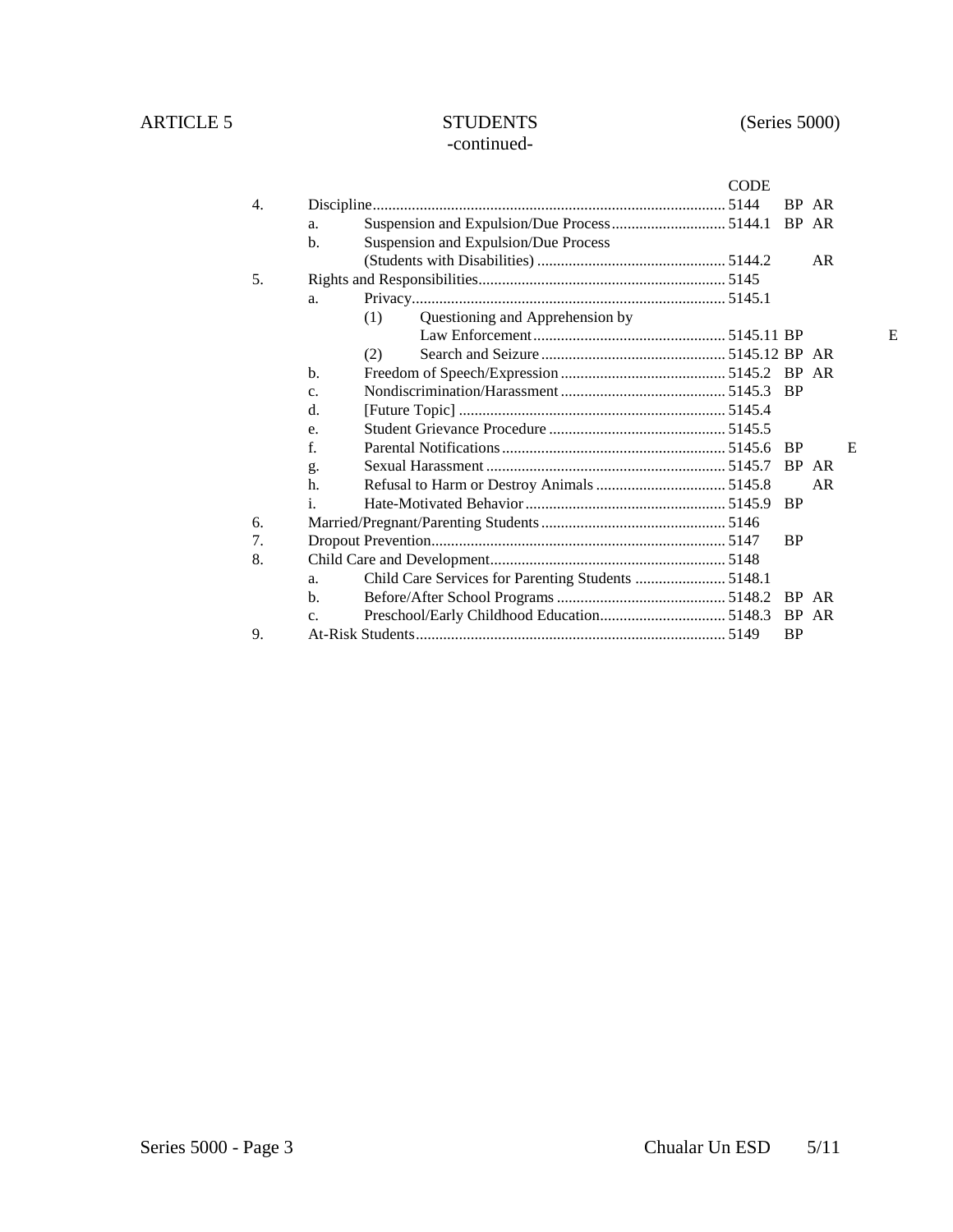# ARTICLE 6 INSTRUCTION (Series 6000)

|           |                  |                                                                 | <b>CODE</b> |           |         |  |
|-----------|------------------|-----------------------------------------------------------------|-------------|-----------|---------|--|
|           |                  |                                                                 |             | <b>BP</b> |         |  |
| A.        |                  |                                                                 |             | <b>BP</b> |         |  |
|           | 1.               |                                                                 |             | <b>BP</b> |         |  |
| <b>B.</b> |                  |                                                                 |             |           | BP AR   |  |
|           |                  |                                                                 |             |           |         |  |
| А.        |                  |                                                                 |             |           |         |  |
|           | 1.               |                                                                 |             | <b>BP</b> |         |  |
|           | 2.               |                                                                 |             |           | BP AR   |  |
|           | 3.               |                                                                 |             |           |         |  |
|           | $\overline{4}$ . |                                                                 |             |           | BP AR   |  |
|           | 5.               |                                                                 |             |           | AR      |  |
|           | 6.               |                                                                 |             |           |         |  |
| <b>B.</b> |                  |                                                                 |             | <b>BP</b> |         |  |
| C.        |                  |                                                                 |             |           |         |  |
| D.        |                  |                                                                 |             |           |         |  |
|           | 1.               |                                                                 |             |           | BP AR   |  |
|           |                  | a.                                                              |             |           |         |  |
|           |                  | Recognition of Religious Beliefs and Customs 6141.2<br>b.       |             |           | BP AR   |  |
|           |                  | c.                                                              |             |           |         |  |
|           |                  | d.                                                              |             |           |         |  |
|           |                  | e.                                                              |             |           |         |  |
|           |                  | f.                                                              |             |           |         |  |
|           | 2.               |                                                                 |             |           |         |  |
|           |                  | Sexual Health and HIV/AIDS Prevention Instruction  6142.1<br>a. |             |           | BP AR   |  |
|           |                  | b.                                                              |             |           | BP AR   |  |
|           |                  | c.                                                              |             | BP        |         |  |
|           |                  | Service Learning/Community Service Classes 6142.4<br>d.         |             | – BP      |         |  |
|           |                  | e.                                                              |             |           |         |  |
|           |                  | f.                                                              |             |           |         |  |
|           |                  | g.                                                              |             |           |         |  |
|           |                  | h.                                                              |             |           | BP AR   |  |
|           |                  | i.                                                              |             |           |         |  |
|           |                  | Reading/Language Arts Instruction  6142.91 BP AR<br>(1)         |             |           |         |  |
|           |                  | (2)                                                             |             |           |         |  |
|           |                  | (3)                                                             |             |           |         |  |
|           |                  | (4)                                                             |             |           |         |  |
|           | 3.               |                                                                 |             |           | BP AR   |  |
|           | 4.               |                                                                 |             |           | BP AR   |  |
|           | 5.               |                                                                 |             |           | BP AR   |  |
|           |                  | a.                                                              |             |           |         |  |
|           |                  | $b$ .                                                           |             |           | BP AR E |  |
|           |                  | c.                                                              |             |           |         |  |
|           |                  | d.                                                              |             |           |         |  |
|           |                  | e.                                                              |             |           |         |  |
|           |                  |                                                                 |             |           |         |  |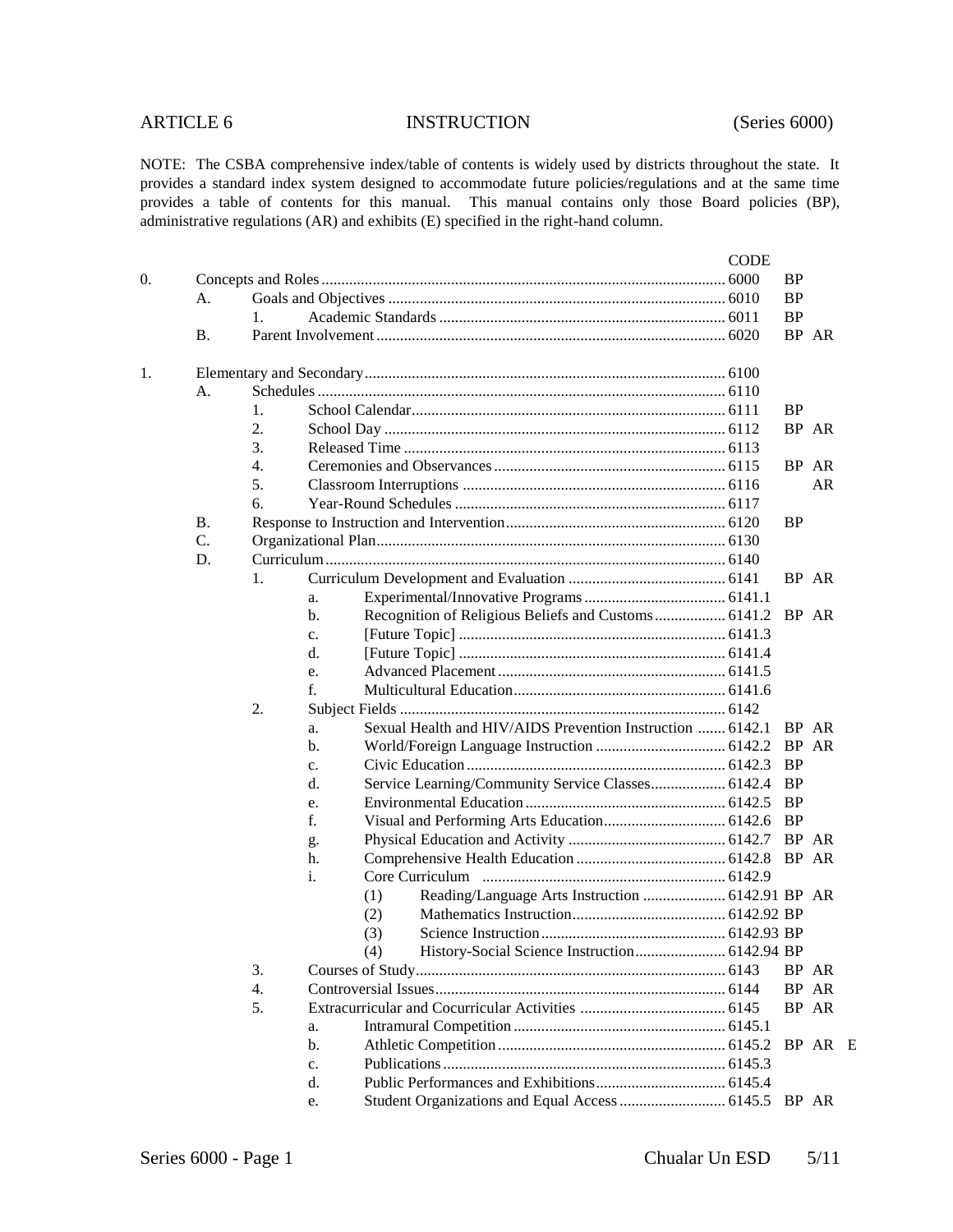# ARTICLE 6 INSTRUCTION (Series 6000) -continued-

|    |    |                |                                                            | <b>CODE</b> |           |         |  |
|----|----|----------------|------------------------------------------------------------|-------------|-----------|---------|--|
|    |    | f.             |                                                            |             |           |         |  |
|    |    | g.             |                                                            |             |           |         |  |
|    |    | h.             |                                                            |             | - BP      |         |  |
|    | 6. |                | Graduation Requirements/Standards of Proficiency 6146      |             |           |         |  |
|    |    | a.             |                                                            |             |           |         |  |
|    |    |                | Alternative Credits Toward Graduation  6146.11<br>(1)      |             |           |         |  |
|    |    | b.             | Certificate of Proficiency/High School Equivalency  6146.2 |             |           |         |  |
|    |    | $\mathbf{c}$ . |                                                            |             |           | BP AR   |  |
|    |    | d.             | Differential Graduation and Competency                     |             |           |         |  |
|    |    |                |                                                            |             | BP        |         |  |
|    |    | e.             | Elementary/Middle School Graduation Requirements 6146.5    |             | <b>BP</b> |         |  |
| E. |    |                |                                                            |             |           |         |  |
|    | 1. |                |                                                            |             |           | BP AR   |  |
|    | 2. |                |                                                            |             | <b>BP</b> |         |  |
|    | 3. |                |                                                            |             |           | BP AR   |  |
|    | 4. |                |                                                            |             |           | BP AR   |  |
|    | 5. |                |                                                            |             |           |         |  |
|    | 6. |                |                                                            |             |           |         |  |
|    | 7. |                |                                                            |             |           |         |  |
|    | 8. |                |                                                            |             |           | BP AR   |  |
|    | 9. |                |                                                            |             |           | BP AR   |  |
|    |    | a.             | Procedural Safeguards and Complaints for                   |             |           |         |  |
|    |    |                |                                                            |             |           |         |  |
|    |    |                |                                                            |             |           |         |  |
|    |    | b.             | Nonpublic, Nonsectarian School and Agency                  |             |           |         |  |
|    |    |                |                                                            |             |           |         |  |
|    |    | c.             | Appointment of Surrogate Parent for Special                |             |           |         |  |
|    |    |                |                                                            |             |           |         |  |
|    |    | d.             | Behavioral Interventions for Special Education             |             |           |         |  |
|    |    |                |                                                            |             |           | AR      |  |
| F. |    |                |                                                            |             |           |         |  |
|    | 1. |                |                                                            |             | <b>BP</b> |         |  |
|    |    | a.             | Selection and Evaluation of Instructional Materials 6161.1 |             |           | BP AR E |  |
|    |    |                | Supplementary Instructional Materials  6161.11 BP<br>(1)   |             |           |         |  |
|    |    | b.             | Damaged or Lost Instructional Materials  6161.2 BP         |             |           |         |  |
|    |    | $\mathbf{c}$ . |                                                            |             | <b>BP</b> |         |  |
|    | 2. |                |                                                            |             |           |         |  |
|    |    | a.             | Standardized Testing and Reporting Program 6162.51 BP AR   |             |           |         |  |
|    |    | b.             |                                                            |             |           |         |  |
|    |    | $C_{\star}$    |                                                            |             |           |         |  |
|    |    | d.             |                                                            |             |           |         |  |
|    | 3. |                |                                                            |             |           |         |  |
|    | 4. |                |                                                            |             |           |         |  |
|    | 5. |                |                                                            |             |           | BP AR   |  |
|    | б. |                |                                                            |             |           |         |  |
|    |    | a.             |                                                            |             | <b>BP</b> |         |  |
|    |    | b.             |                                                            |             |           | BP AR   |  |
|    |    | c.             |                                                            |             |           |         |  |
|    |    | d.             |                                                            |             |           |         |  |
|    | 7. |                |                                                            |             |           |         |  |
|    |    |                |                                                            |             |           |         |  |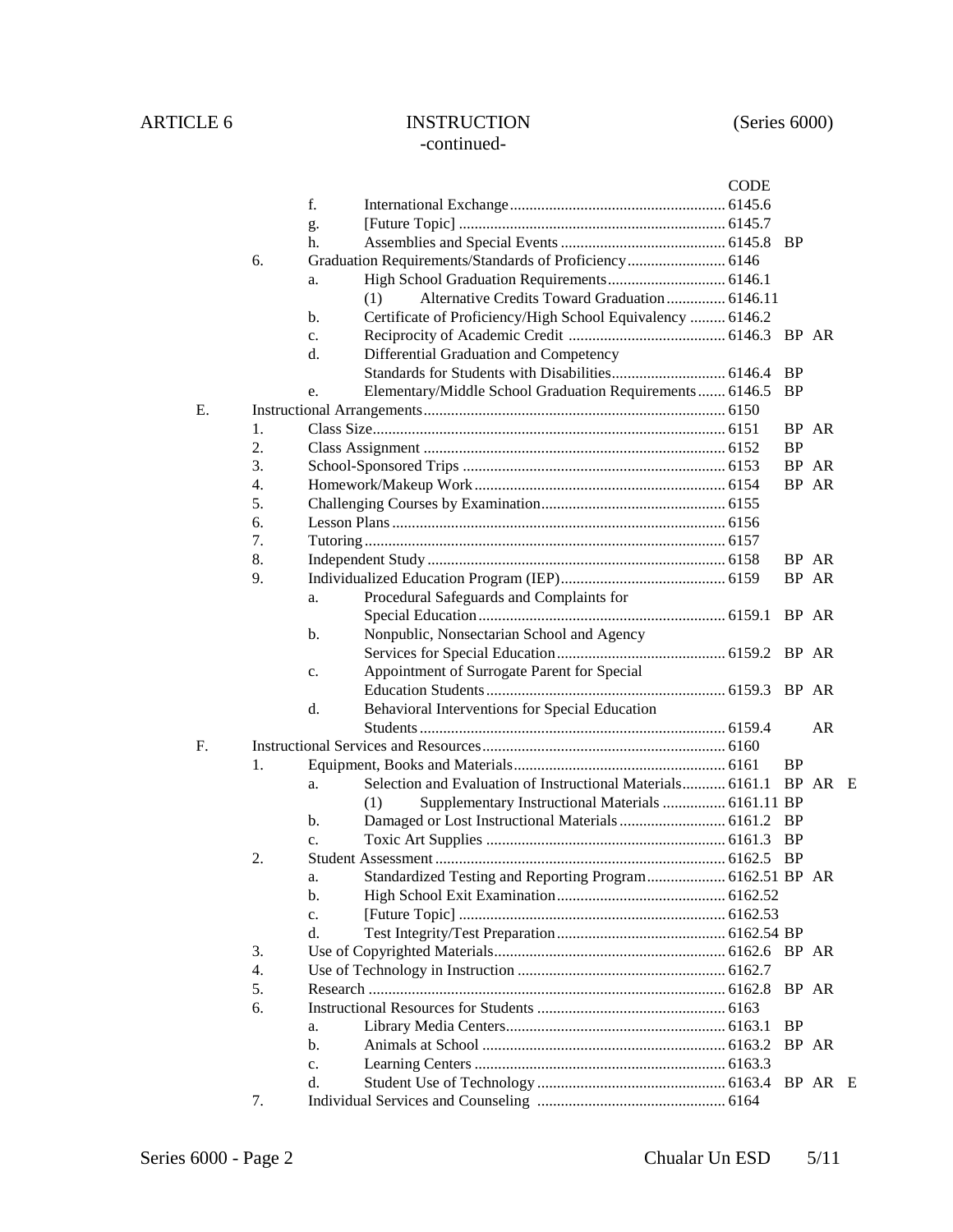# ARTICLE 6 INSTRUCTION (Series 6000) -continued-

|    |    |                  |             |                                                             | <b>CODE</b> |           |         |   |
|----|----|------------------|-------------|-------------------------------------------------------------|-------------|-----------|---------|---|
|    |    |                  | a.          |                                                             |             |           |         |   |
|    |    |                  | b.          |                                                             |             | BP AR     |         |   |
|    |    |                  | c.          |                                                             |             |           |         |   |
|    |    |                  | d.          | Identification and Evaluation of Individuals for            |             |           |         |   |
|    |    |                  |             |                                                             |             |           |         |   |
|    |    |                  |             | Children with Disabilities Enrolled by Their<br>(1)         |             |           |         |   |
|    |    |                  |             |                                                             |             |           |         |   |
|    |    |                  | e.          |                                                             |             |           |         |   |
|    |    |                  | $f_{\cdot}$ | Identification and Education Under Section 504 6164.6 BP AR |             |           |         |   |
|    | G. |                  |             |                                                             |             |           |         |   |
|    |    | 1.               |             |                                                             |             | BP AR     |         |   |
|    |    | 2.               |             |                                                             |             | BP AR     |         |   |
|    |    |                  | a.          |                                                             |             |           |         |   |
|    |    | 3.               |             |                                                             |             |           | BP AR E |   |
|    |    | 4.               |             |                                                             |             | BP AR     |         |   |
|    |    | 5.               |             |                                                             |             | BP AR     |         |   |
|    |    | 6.               |             |                                                             |             |           | BP AR   | E |
|    |    | 7.               |             |                                                             |             | BP AR     |         |   |
|    |    | 8.               |             |                                                             |             | BP AR     |         |   |
|    |    | 9.               |             |                                                             |             | <b>BP</b> |         |   |
|    |    | 10.              |             |                                                             |             | BP AR     |         |   |
|    |    |                  | a.          |                                                             |             |           |         |   |
|    |    |                  | b.          |                                                             |             |           |         |   |
|    |    | 11.              |             |                                                             |             | BP AR     |         |   |
|    | H. |                  |             |                                                             |             |           |         |   |
|    |    | 1.               |             |                                                             |             | BP AR     |         |   |
|    |    | 2.               |             |                                                             |             |           |         |   |
|    |    | 3.               |             |                                                             |             |           | AR      |   |
|    |    | $\overline{4}$ . |             |                                                             |             |           |         |   |
|    |    | 5.               |             |                                                             |             | BP AR     |         |   |
|    | I. |                  |             |                                                             |             | <b>BP</b> |         |   |
|    |    | 1.               |             |                                                             |             |           |         |   |
|    |    |                  |             |                                                             |             |           |         |   |
| 2. |    |                  |             |                                                             |             |           |         |   |
|    |    |                  |             |                                                             |             |           |         |   |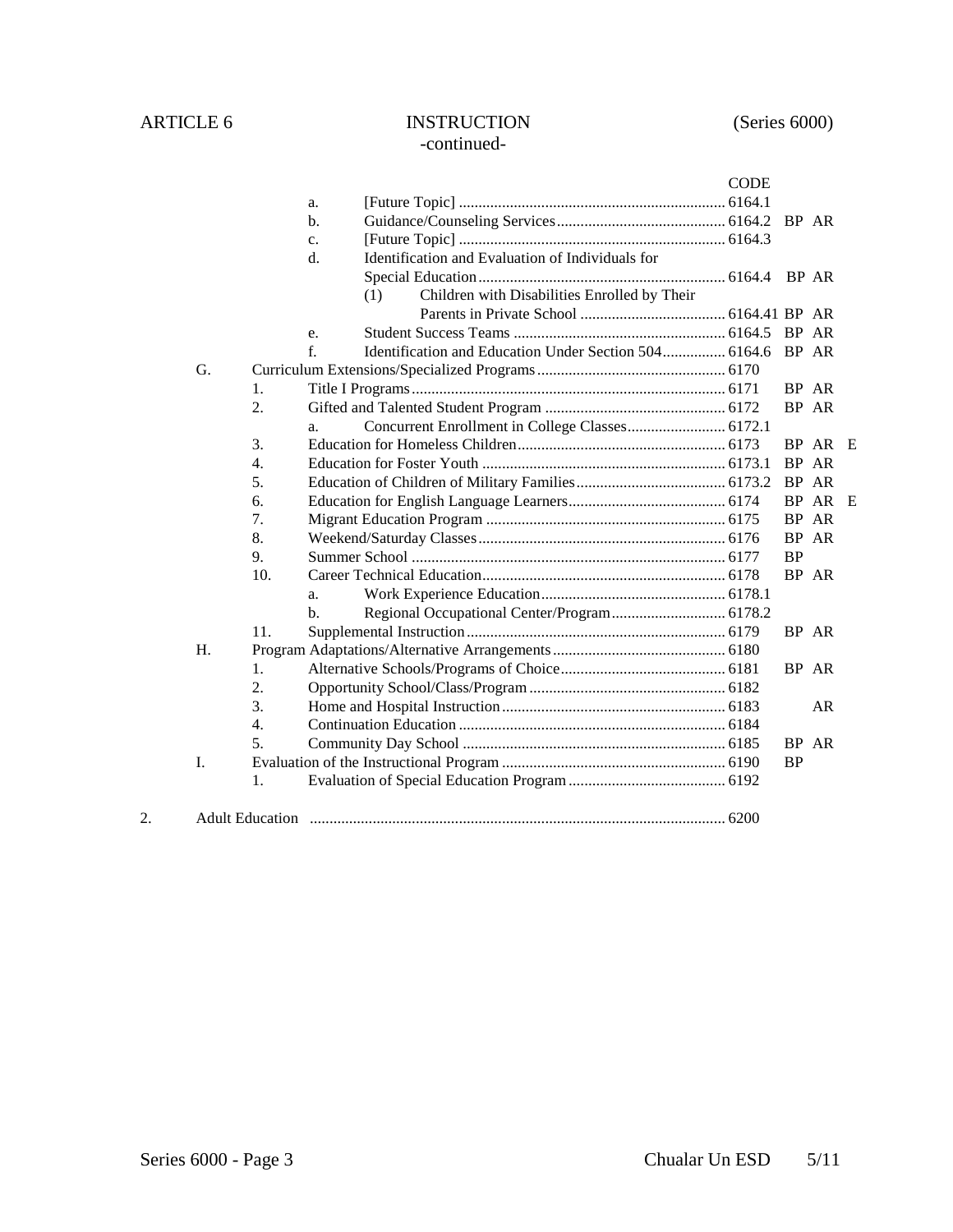# ARTICLE 7 FACILITIES (Series 7000)

|                  |                |                             | <b>CODE</b> |           |       |  |  |  |
|------------------|----------------|-----------------------------|-------------|-----------|-------|--|--|--|
| $\overline{0}$ . |                |                             |             |           |       |  |  |  |
|                  | A.             |                             |             |           |       |  |  |  |
| 1.               |                |                             |             |           |       |  |  |  |
|                  | A <sub>1</sub> |                             |             |           |       |  |  |  |
|                  |                | 1.                          |             |           | AR    |  |  |  |
|                  |                | 2.                          |             |           |       |  |  |  |
|                  |                | $\mathcal{F}_{\mathcal{L}}$ |             |           |       |  |  |  |
|                  | <b>B.</b>      |                             |             |           |       |  |  |  |
|                  | C.             |                             |             |           |       |  |  |  |
|                  |                | $1_{-}$                     |             | <b>BP</b> |       |  |  |  |
|                  |                | 2.                          |             |           |       |  |  |  |
|                  | D.             |                             |             |           | BP AR |  |  |  |
|                  | E.             |                             |             |           | BP AR |  |  |  |
|                  | F.             |                             |             |           | BP AR |  |  |  |
| 2.               |                |                             |             |           |       |  |  |  |
|                  | A.             |                             |             | <b>BP</b> |       |  |  |  |
|                  |                | $\mathbf{1}$ .              |             |           | BP AR |  |  |  |
|                  |                | 2.                          |             |           |       |  |  |  |
|                  |                | 3.                          |             |           |       |  |  |  |
|                  |                | 4.                          |             |           | BP AR |  |  |  |
|                  | <b>B.</b>      |                             |             |           |       |  |  |  |
| 3.               |                |                             |             |           |       |  |  |  |
|                  | A.             |                             |             | <b>BP</b> |       |  |  |  |
|                  |                |                             |             |           |       |  |  |  |